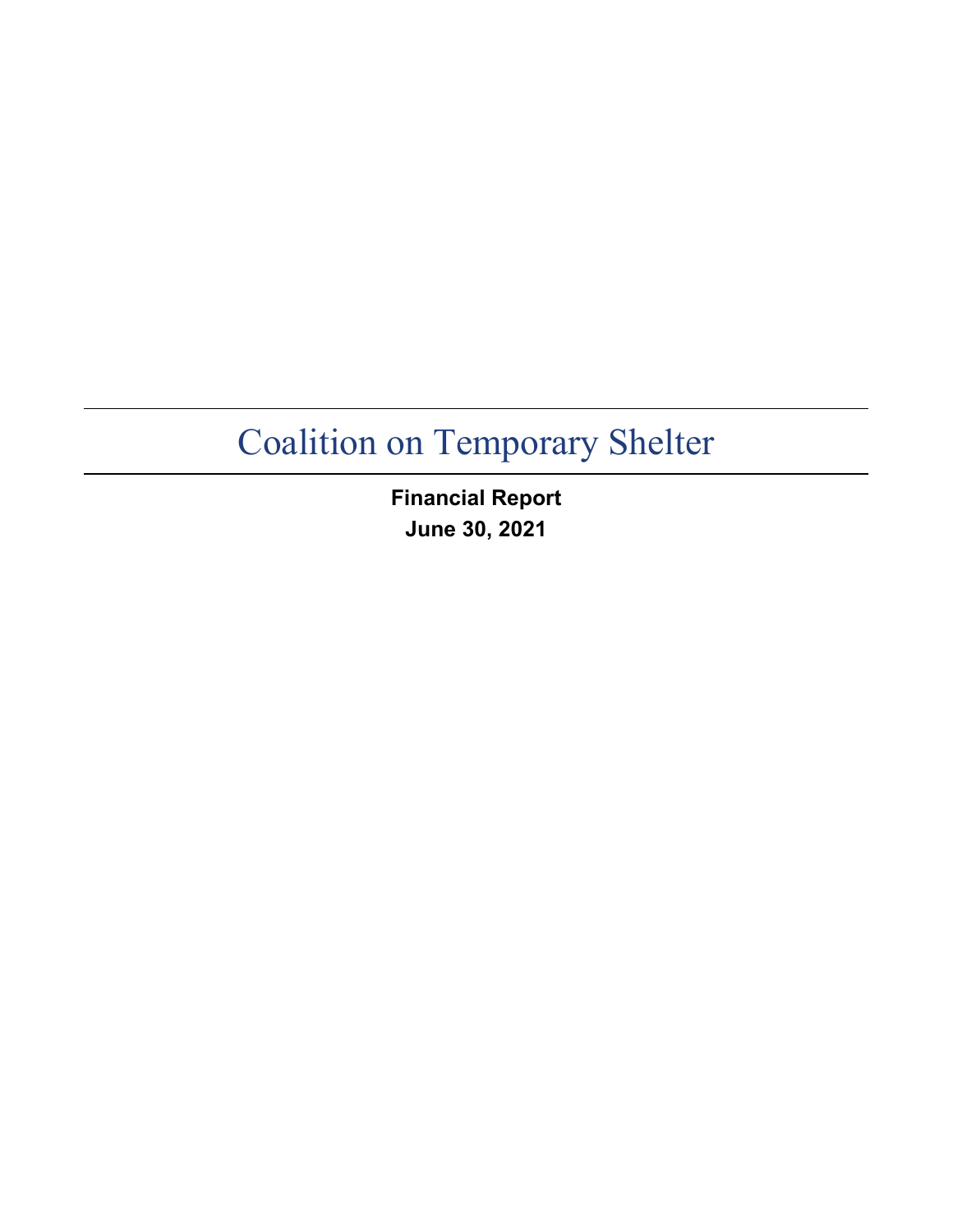## **Contents**

| <b>Independent Auditor's Report</b>               |          |  |  |  |  |  |  |
|---------------------------------------------------|----------|--|--|--|--|--|--|
| <b>Financial Statements</b>                       |          |  |  |  |  |  |  |
| <b>Balance Sheet</b>                              | 3        |  |  |  |  |  |  |
| Statement of Activities and Changes in Net Assets | 4-5      |  |  |  |  |  |  |
| <b>Statement of Functional Expenses</b>           | $6 - 7$  |  |  |  |  |  |  |
| <b>Statement of Cash Flows</b>                    | 8        |  |  |  |  |  |  |
| Notes to Financial Statements                     | $9 - 24$ |  |  |  |  |  |  |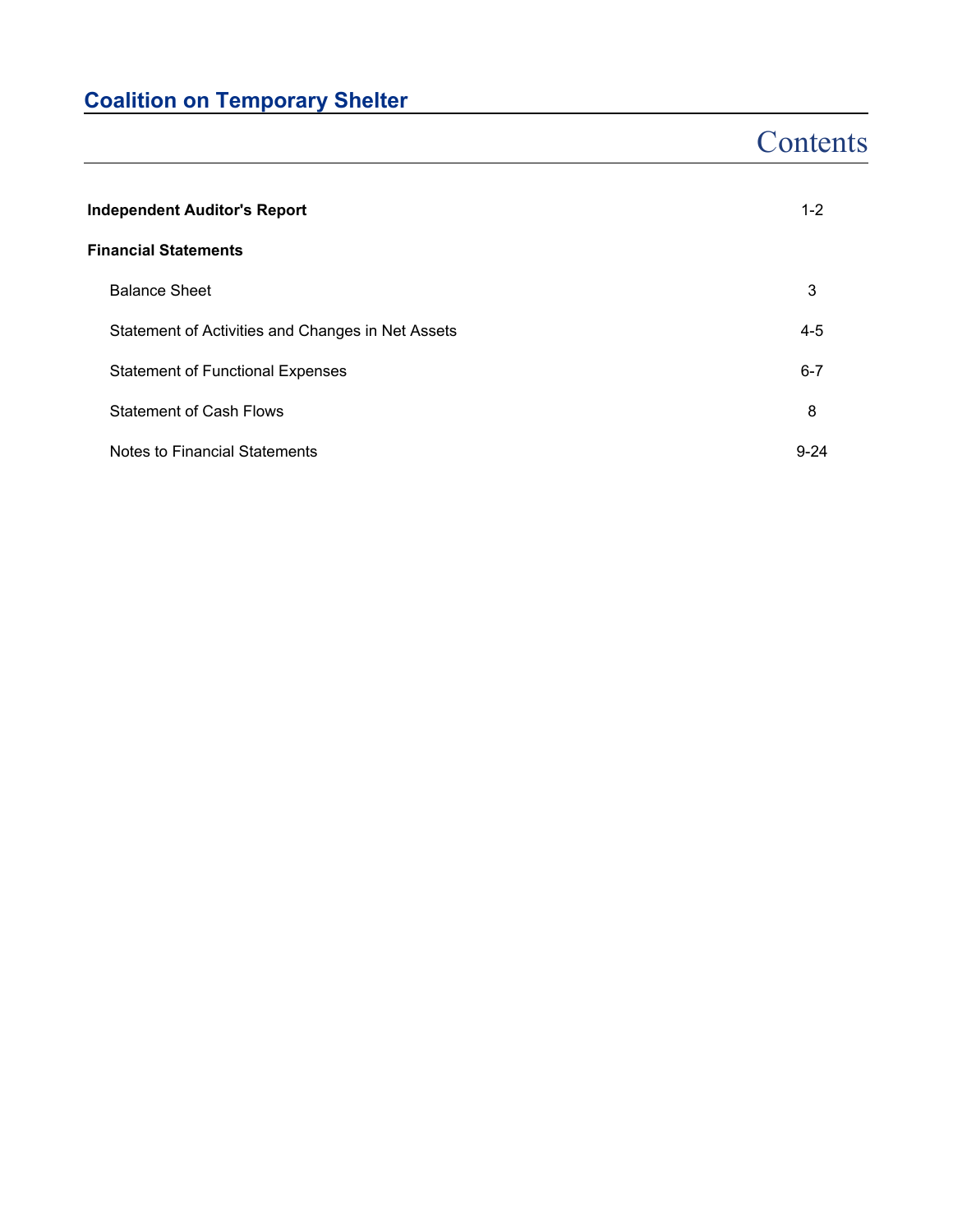

### **Independent Auditor's Report**

To the Board of Directors Coalition on Temporary Shelter

### **Report on the Financial Statements**

We have audited the accompanying financial statements of Coalition on Temporary Shelter (the "Organization"), which comprise the balance sheet as of June 30, 2021 and 2020 and the related statements of activities and changes in net assets, functional expenses, and cash flows for the years then ended, and the related notes to the financial statements.

#### *Management's Responsibility for the Financial Statements*

Management is responsible for the preparation and fair presentation of these financial statements in accordance with accounting principles generally accepted in the United States of America; this includes the design, implementation, and maintenance of internal control relevant to the preparation and fair presentation of financial statements that are free from material misstatement, whether due to fraud or error.

#### *Auditor's Responsibility*

Our responsibility is to express an opinion on these financial statements based on our audits. We conducted our audits in accordance with auditing standards generally accepted in the United States of America and the standards applicable to financial audits contained in *Government Auditing Standards*, issued by the Comptroller General of the United States. Those standards require that we plan and perform the audits to obtain reasonable assurance about whether the financial statements are free from material misstatement.

An audit involves performing procedures to obtain audit evidence about the amounts and disclosures in the financial statements. The procedures selected depend on the auditor's judgment, including the assessment of the risks of material misstatement of the financial statements, whether due to fraud or error. In making those risk assessments, the auditor considers internal control relevant to the entity's preparation and fair presentation of the financial statements in order to design audit procedures that are appropriate in the circumstances, but not for the purpose of expressing an opinion on the effectiveness of the entity's internal control. Accordingly, we express no such opinion. An audit also includes evaluating the appropriateness of accounting policies used and the reasonableness of significant accounting estimates made by management, as well as evaluating the overall presentation of the financial statements.

We believe that the audit evidence we have obtained is sufficient and appropriate to provide a basis for our qualified audit opinion.

#### *Basis for Qualified Opinion*

Consolidated financial statements are required for conformity with accounting principles generally accepted in the United States of America. As discussed in Note 1, these parent-only financial statements exclude entities that the Organization is required to consolidate in accordance with accounting principles generally accepted in the United States of America. The parent-only financial statements are being issued in addition to the 2021 and 2020 consolidated financial statements that include subsidiaries and variable interest entities. Information regarding the variable interest entities is disclosed in Note 16.

#### *Qualified Opinion*

In our opinion, except for the effects of the matter described in the *Basis for Qualified Opinion* paragraph, the financial statements referred to above present fairly, in all material respects, the financial position of Coalition on Temporary Shelter as of June 30, 2021 and 2020 and the statements of activities and changes in net assets, functional expenses, and cash flows for the years then ended in accordance with accounting principles generally accepted in the United States of America.

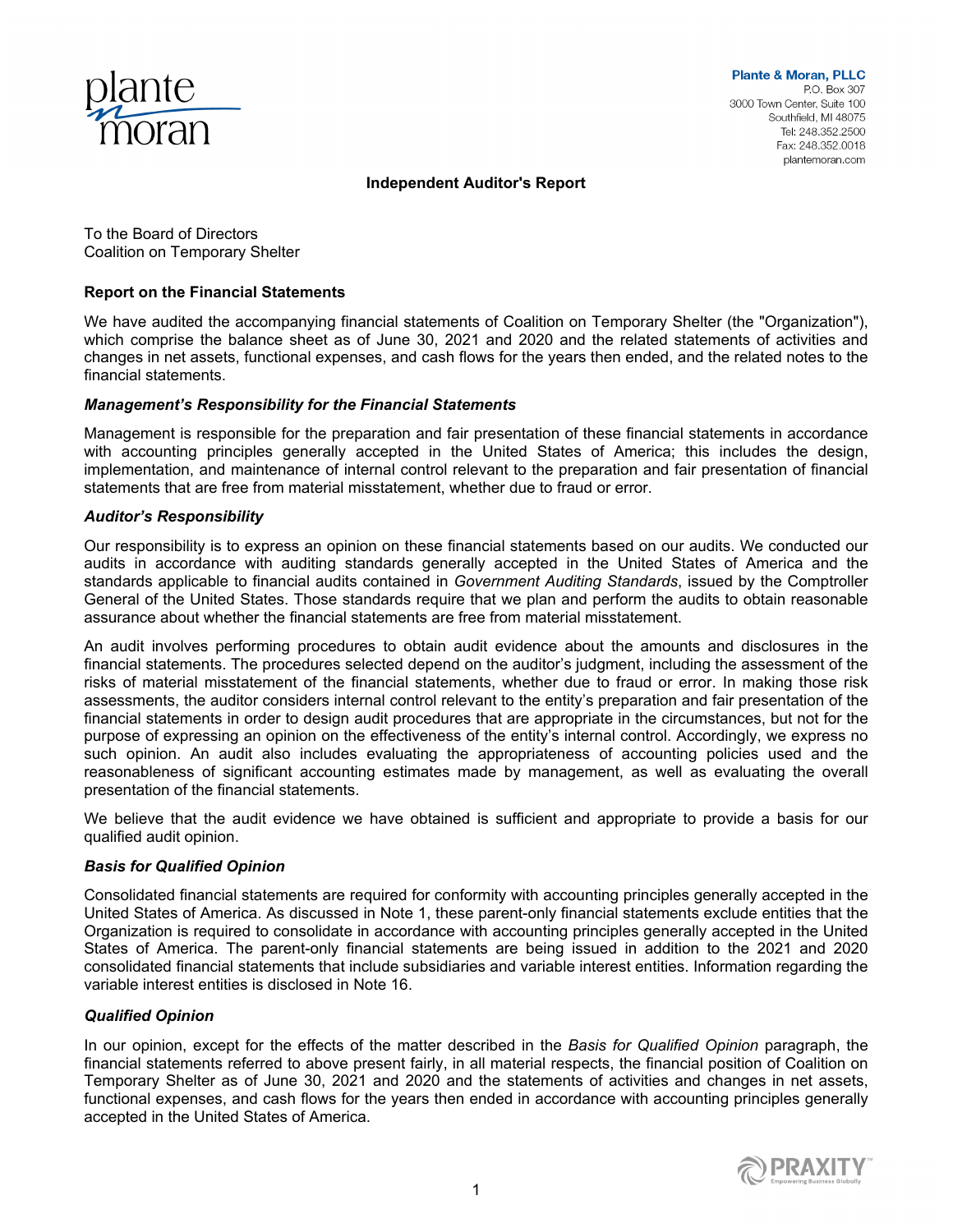To the Board of Directors Coalition on Temporary Shelter

### **Other Reporting Required by** *Government Auditing Standards*

In accordance with *Government Auditing Standards*, we have also issued our report dated December 1, 2021 on our consideration of Coalition on Temporary Shelter's internal control over financial reporting and on our tests of its compliance with certain provisions of laws, regulations, contracts, grant agreements, and other matters. The purpose of that report is to describe the scope of our testing of internal control over financial reporting and compliance and the results of that testing, and not to provide an opinion on the internal control over financial reporting or on compliance. That report is an integral part of an audit performed in accordance with *Government Auditing Standards* in considering Coalition on Temporary Shelter's internal control over financial reporting and compliance.

Plante & Moran, PLLC

December 1, 2021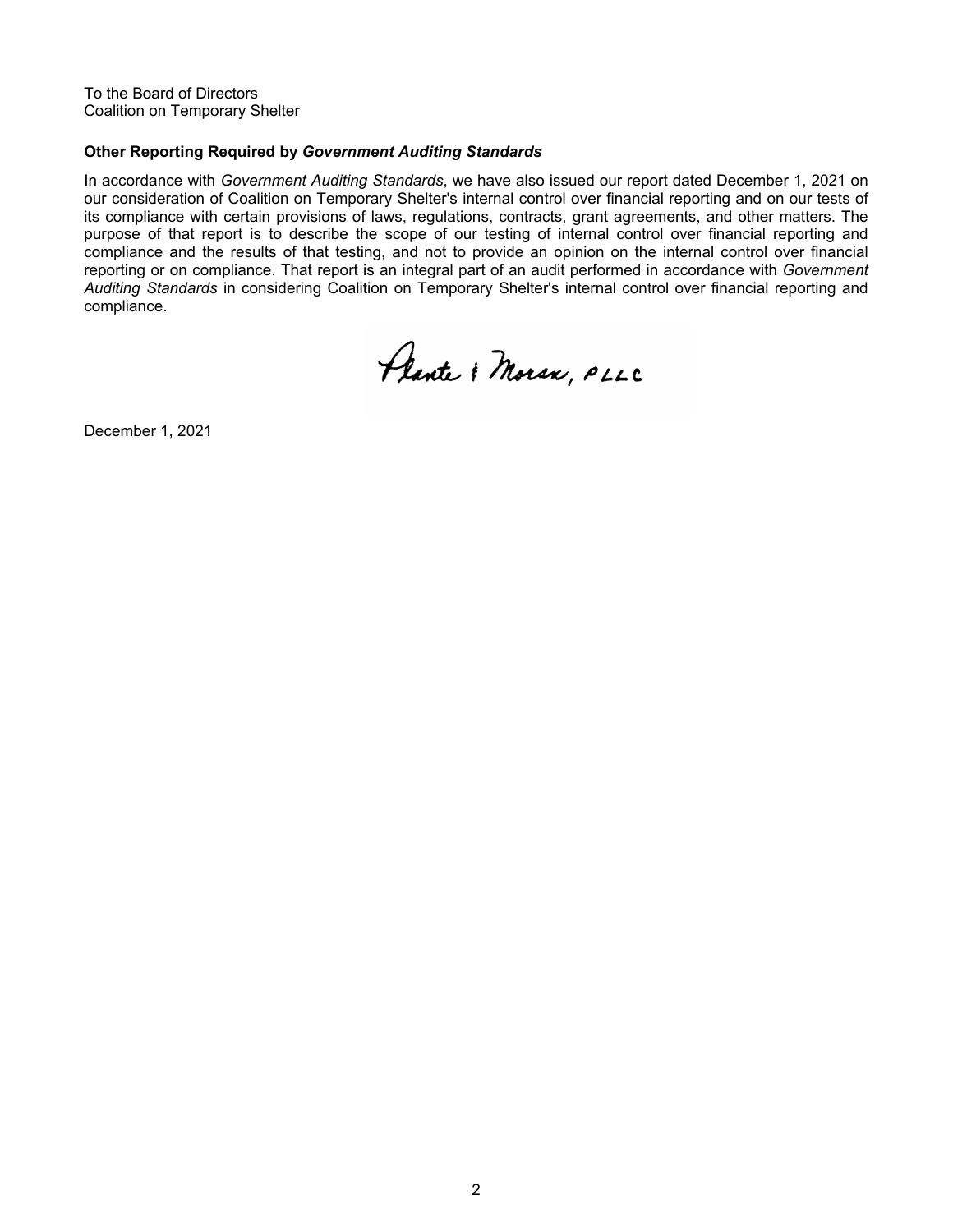### Balance Sheet

### **June 30, 2021 and 2020**

|                                                                                                                                                                                                 | 2021                                                            | 2020                                         |
|-------------------------------------------------------------------------------------------------------------------------------------------------------------------------------------------------|-----------------------------------------------------------------|----------------------------------------------|
| <b>Assets</b>                                                                                                                                                                                   |                                                                 |                                              |
| <b>Current Assets</b><br>Cash and cash equivalents<br>Investments (Note 13)<br>Receivables:<br>Trade and grant - Net (Note 3)<br>Contributions receivable (Note 4)<br>Other accounts receivable | \$<br>2,122,325 \$<br>5,872,371<br>818,226<br>809,087<br>88,292 | 3,755,475<br>6,144,327<br>545,197<br>450,000 |
| Prepaid expenses and other current assets<br><b>Total current assets</b>                                                                                                                        | 584,381<br>10,294,682                                           | 543,736<br>11,438,735                        |
| Other Assets - Related party receivable (Note 15)                                                                                                                                               | 8,887,177                                                       | 7,933,645                                    |
| Endowment (Notes 12 and 13)                                                                                                                                                                     | 1,273,407                                                       | 1,021,039                                    |
| Property and Equipment - Net (Note 6)                                                                                                                                                           | 6,880,019                                                       | 6,610,346                                    |
| <b>Total assets</b>                                                                                                                                                                             | 27,335,285                                                      | \$<br>27,003,765                             |
| <b>Liabilities and Net Assets</b>                                                                                                                                                               |                                                                 |                                              |
| <b>Current Liabilities</b><br>Accounts payable<br>Current portion of notes payable (Note 7)<br>Accrued wages<br>Other accrued liabilities                                                       | \$<br>413,465 \$<br>350,000<br>320,138<br>35,582                | 911,065<br>350.000<br>359,719<br>34,123      |
| <b>Total current liabilities</b>                                                                                                                                                                | 1,119,185                                                       | 1,654,907                                    |
| Long-term Note Payable (Note 7)                                                                                                                                                                 |                                                                 | 655,000                                      |
| Deferred Gain (Note 2)                                                                                                                                                                          | 1,659,357                                                       | 1,659,357                                    |
| <b>Total liabilities</b>                                                                                                                                                                        | 2,778,542                                                       | 3,969,264                                    |
| <b>Net Assets</b><br>Without donor restrictions:<br>Undesignated<br>Board designated                                                                                                            | 21,370,173<br>1,724,350                                         | 20,313,443<br>1,576,330                      |
| Total without donor restrictions                                                                                                                                                                | 23,094,523                                                      | 21,889,773                                   |
| With donor restrictions (Note 14)                                                                                                                                                               | 1,462,220                                                       | 1,144,728                                    |
| Total net assets                                                                                                                                                                                | 24,556,743                                                      | 23,034,501                                   |
| Total liabilities and net assets                                                                                                                                                                | 27,335,285                                                      | \$<br>27,003,765                             |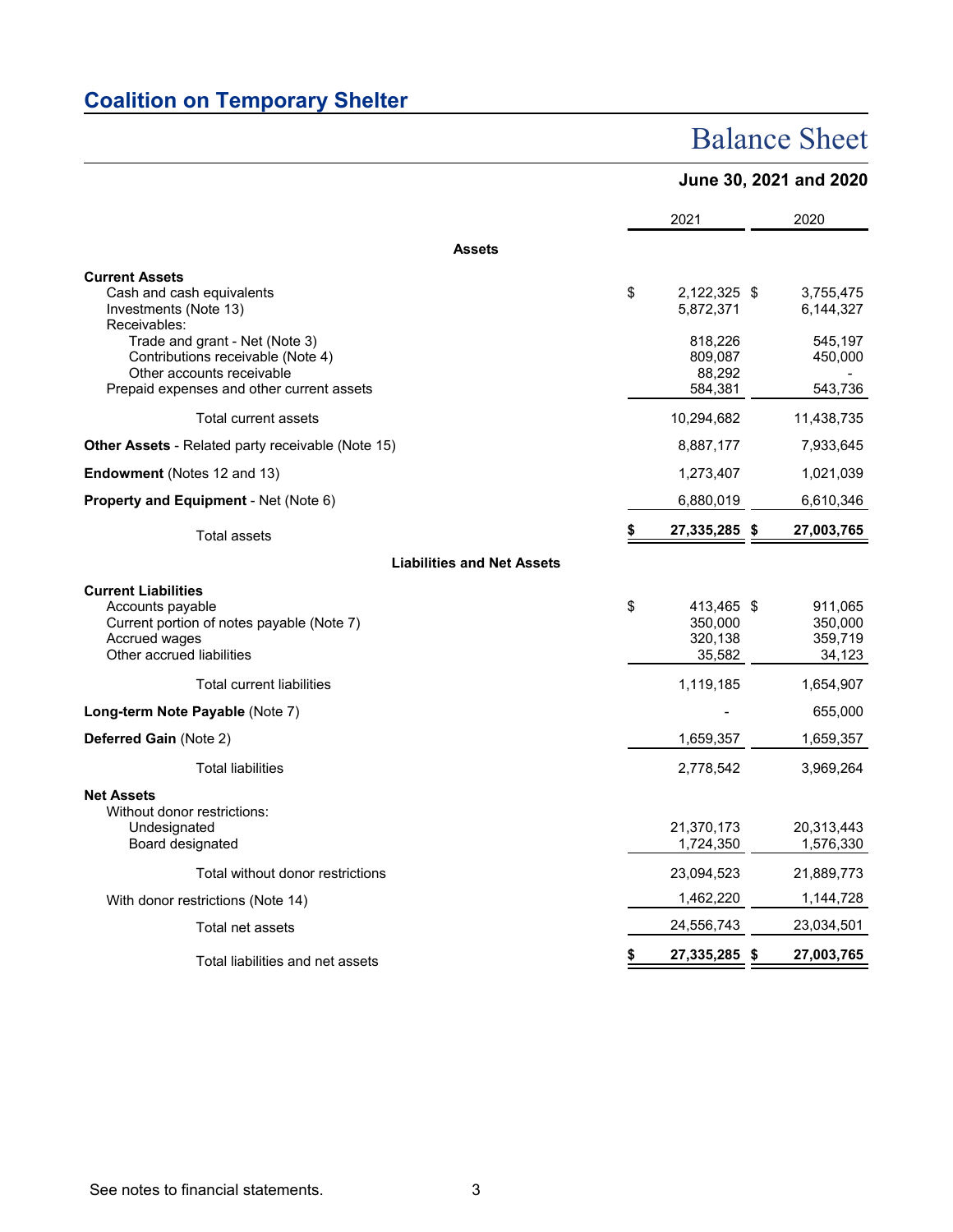## Statement of Activities and Changes in Net Assets

### **Years Ended June 30, 2021 and 2020**

|                                                                                      |                                      | 2021                              |              |                                      | 2020                              |           |
|--------------------------------------------------------------------------------------|--------------------------------------|-----------------------------------|--------------|--------------------------------------|-----------------------------------|-----------|
|                                                                                      | <b>Without Donor</b><br>Restrictions | <b>With Donor</b><br>Restrictions | Total        | <b>Without Donor</b><br>Restrictions | <b>With Donor</b><br>Restrictions | Total     |
| Revenue, Gains, and Other Support                                                    |                                      |                                   |              |                                      |                                   |           |
| Contributions                                                                        | \$<br>1,234,950 \$                   | 159,920 \$                        | 1,394,870 \$ | 1,303,362 \$                         | 46,374 \$                         | 1,349,736 |
| In-kind donations                                                                    | 122,240                              |                                   | 122,240      | 212,896                              |                                   | 212,896   |
| Foundation and private grants                                                        | 516,024                              | 1,342,950                         | 1,858,974    | 306,293                              | 441,100                           | 747,393   |
| Federal grants                                                                       | 3,080,748                            |                                   | 3,080,748    | 2,267,455                            |                                   | 2,267,455 |
| State grants                                                                         | 478,116                              |                                   | 478,116      | 453,006                              |                                   | 453,006   |
| Reimbursement for services                                                           | 8,785                                |                                   | 8,785        | 23,659                               |                                   | 23,659    |
| Rental income                                                                        | 326,356                              |                                   | 326,356      | 332,802                              |                                   | 332,802   |
| Net realized and unrealized gains on                                                 |                                      |                                   |              |                                      |                                   |           |
| investments                                                                          | 168,044                              | 106,504                           | 274,548      | 6,572                                | 4,564                             | 11,136    |
| Interest income                                                                      | 114,143                              | 6,112                             | 120,255      | 344,697                              | 9,995                             | 354,692   |
| <b>Endowment contributions</b>                                                       |                                      | 1,500                             | 1,500        | 4,000                                | 873                               | 4,873     |
| Miscellaneous income                                                                 | 697                                  | $\overline{\phantom{0}}$          | 697          | 8,445                                | $\sim$                            | 8,445     |
| Total revenue, gains, and other                                                      |                                      |                                   |              |                                      |                                   |           |
| support                                                                              | 6,050,103                            | 1,616,986                         | 7,667,089    | 5,263,187                            | 502,906                           | 5,766,093 |
| Net assets released from restrictions                                                | 1,299,494                            | (1, 299, 494)                     |              | 1,195,454                            | (1, 195, 454)                     |           |
| Total revenue, gains, other<br>support, and net assets<br>released from restrictions | 7,349,597                            | 317,492                           | 7,667,089    | 6,458,641                            | (692, 548)                        | 5,766,093 |
| <b>Expenses</b>                                                                      |                                      |                                   |              |                                      |                                   |           |
| Program services:                                                                    |                                      |                                   |              |                                      |                                   |           |
| Affordable housing                                                                   | 127.148                              |                                   | 127,148      | 127.508                              |                                   | 127.508   |
| Counseling and housing support                                                       | 427,746                              |                                   | 427,746      | 371,934                              |                                   | 371,934   |
| Emergency shelter                                                                    | 3,125,708                            |                                   | 3,125,708    | 3,088,572                            |                                   | 3,088,572 |
| <b>Transitional services</b>                                                         | 88,511                               |                                   | 88,511       | 5,337                                |                                   | 5,337     |
| Permanent supportive housing                                                         | 2,699,216                            |                                   | 2,699,216    | 2,671,915                            |                                   | 2,671,915 |
| Total program services                                                               | 6,468,329                            |                                   | 6,468,329    | 6,265,266                            |                                   | 6,265,266 |
| Support services:                                                                    |                                      |                                   |              |                                      |                                   |           |
| Management and general                                                               | 501,611                              |                                   | 501,611      | 524,147                              |                                   | 524,147   |
| Fundraising                                                                          | 814,090                              |                                   | 814,090      | 839,166                              |                                   | 839,166   |
| Total support services                                                               | 1,315,701                            |                                   | 1,315,701    | 1,363,313                            |                                   | 1,363,313 |
| Total expenses                                                                       | 7,784,030                            |                                   | 7,784,030    | 7,628,579                            |                                   | 7,628,579 |
|                                                                                      |                                      |                                   |              |                                      |                                   |           |

See notes to financial statements. 4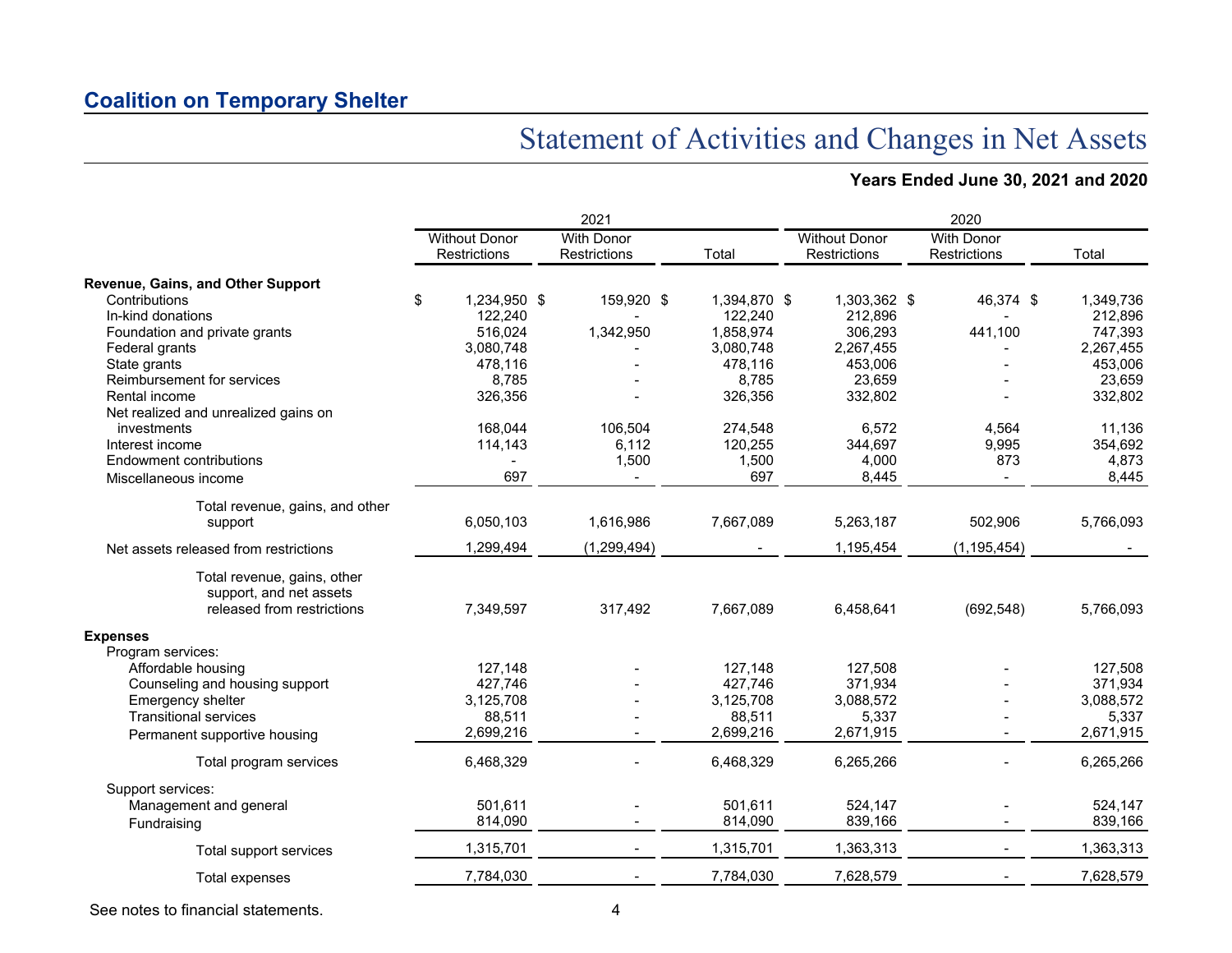## Statement of Activities and Changes in Net Assets (Continued)

**Years Ended June 30, 2021 and 2020**

|                                                                                           |                                             | 2021                                     |                 | 2020                                        |                                          |             |  |  |  |  |
|-------------------------------------------------------------------------------------------|---------------------------------------------|------------------------------------------|-----------------|---------------------------------------------|------------------------------------------|-------------|--|--|--|--|
|                                                                                           | <b>Without Donor</b><br><b>Restrictions</b> | <b>With Donor</b><br><b>Restrictions</b> | Total           | <b>Without Donor</b><br><b>Restrictions</b> | <b>With Donor</b><br><b>Restrictions</b> | Total       |  |  |  |  |
| (Decrease) Increase in Net Assets - Before other<br>changes in net assets                 | \$<br>$(434, 433)$ \$                       | 317,492 \$                               | $(116, 941)$ \$ | $(1,169,938)$ \$                            | $(692, 548)$ \$                          | (1,862,486) |  |  |  |  |
| <b>Contribution from Michigan Nonprofit Housing</b><br><b>Corporation</b> (Note 15)       | 1,639,183                                   |                                          | 1,639,183       | 1,434,199                                   |                                          | 1,434,199   |  |  |  |  |
| Increase (Decrease) in Net Assets - Before<br>change in investment in limited partnership | 1,204,750                                   | 317,492                                  | 1,522,242       | 264,261                                     | (692, 548)                               | (428, 287)  |  |  |  |  |
| Change in Investment in Limited Partnership                                               |                                             |                                          |                 | (443, 114)                                  |                                          | (443, 114)  |  |  |  |  |
| Increase (Decrease) in Net Assets                                                         | 1.204.750                                   | 317,492                                  | 1,522,242       | (178, 853)                                  | (692, 548)                               | (871, 401)  |  |  |  |  |
| Net Assets - Beginning of year                                                            | 21,889,773                                  | 1,144,728                                | 23,034,501      | 22,068,626                                  | 1,837,276                                | 23,905,902  |  |  |  |  |
| <b>Net Assets - End of year</b>                                                           | 23,094,523 \$                               | 1,462,220 \$                             | 24,556,743 \$   | 21,889,773 \$                               | 1,144,728 \$                             | 23,034,501  |  |  |  |  |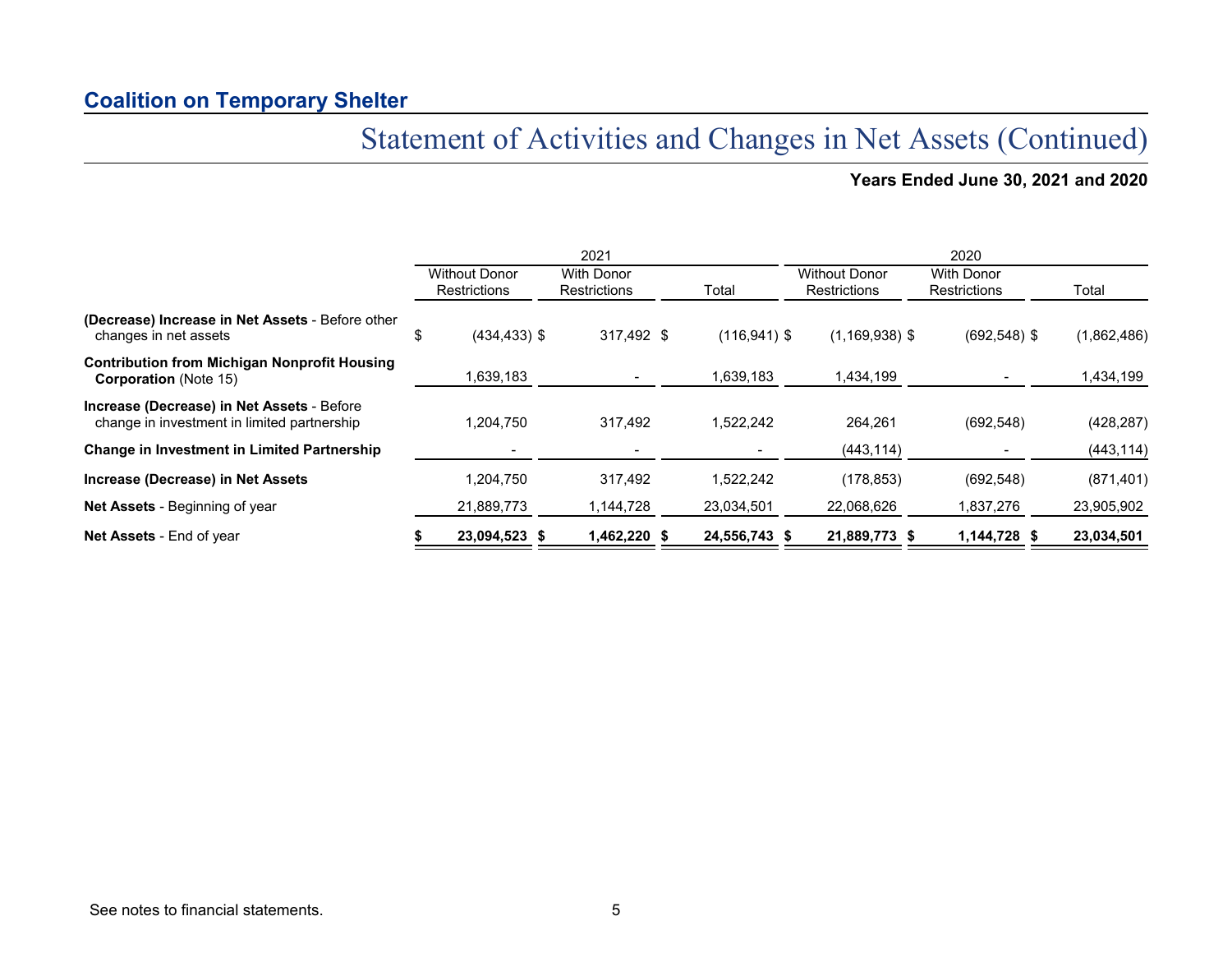## Statement of Functional Expenses

### **Year Ended June 30, 2021**

|                                                       | <b>Program Services</b> |                                      |  |                          |     |                                    |  |                              | <b>Support Services</b>            |                                    |      |                                |  |                                |                                         |                                 |  |                                 |
|-------------------------------------------------------|-------------------------|--------------------------------------|--|--------------------------|-----|------------------------------------|--|------------------------------|------------------------------------|------------------------------------|------|--------------------------------|--|--------------------------------|-----------------------------------------|---------------------------------|--|---------------------------------|
|                                                       |                         | Counseling<br>and Housing<br>Support |  | Affordable<br>Housing    |     | Emergency<br>Shelter               |  | Transitional<br>Services     | Permanent<br>Supportive<br>Housing | <b>Total Program</b><br>Services   |      | Management<br>and General      |  | Fundraising                    | <b>Total Support</b><br><b>Services</b> |                                 |  | Total                           |
| <b>Salaries</b><br>Employee benefits<br>Payroll taxes | ß.                      | 220.061 \$<br>37,266<br>17,930       |  | 30.719<br>6,374<br>3,004 | -\$ | 1,375,592 \$<br>280,771<br>113,635 |  | 32,935 \$<br>13,030<br>2,714 | 608.093 \$<br>112,636<br>42,943    | 2,267,400 \$<br>450,077<br>180,226 |      | 294,865 \$<br>46,965<br>18,623 |  | 280,557 \$<br>64,627<br>21,530 |                                         | 575,422 \$<br>111,592<br>40,153 |  | 2,842,822<br>561,669<br>220,379 |
| Total salaries and related                            |                         |                                      |  |                          |     |                                    |  |                              |                                    |                                    |      |                                |  |                                |                                         |                                 |  |                                 |
| expenses                                              |                         | 275,257                              |  | 40,097                   |     | 1,769,998                          |  | 48,679                       | 763,672                            | 2,897,703                          |      | 360,453                        |  | 366,714                        |                                         | 727,167                         |  | 3,624,870                       |
| Donated materials and food                            |                         |                                      |  | $\overline{\phantom{a}}$ |     | 122,240                            |  |                              |                                    | 122,240                            |      |                                |  |                                |                                         | $\overline{\phantom{a}}$        |  | 122,240                         |
| Supplies                                              |                         | 1,937                                |  | 694                      |     | 12,878                             |  |                              | 4,538                              | 20,047                             |      | 3,423                          |  | 6,418                          |                                         | 9,841                           |  | 29,888                          |
| Food                                                  |                         | 10                                   |  | 75                       |     | 92,627                             |  | 227                          | 193                                | 93,132                             |      | 401                            |  | 295                            |                                         | 696                             |  | 93,828                          |
| Transportation                                        |                         | 217                                  |  | 174                      |     | 7,202                              |  | 87                           | 348                                | 8,028                              |      | 1,088                          |  | 434                            |                                         | 1,522                           |  | 9,550                           |
| <b>Utilities</b>                                      |                         | 7                                    |  | 20,217                   |     | 77,975                             |  |                              | 57,928                             | 156,127                            |      | 355                            |  | 14                             |                                         | 369                             |  | 156,496                         |
| Contract and professional                             |                         |                                      |  |                          |     |                                    |  |                              |                                    |                                    |      |                                |  |                                |                                         |                                 |  |                                 |
| services                                              |                         | 48,552                               |  | 8,084                    |     | 223,177                            |  | 353                          | 78,469                             | 358,635                            |      | 89,661                         |  | 38,272                         |                                         | 127,933                         |  | 486,568                         |
| Repairs and maintenance                               |                         | 6,556                                |  | 9,488                    |     | 182,479                            |  | 99                           | 10,770                             | 209,392                            |      | 5,863                          |  | 2,759                          |                                         | 8,622                           |  | 218,014                         |
| Program materials                                     |                         | 77,730                               |  | 3,848                    |     | 100,164                            |  | 33,796                       | 60,976                             | 276,514                            |      | 9,182                          |  | 1,513                          |                                         | 10,695                          |  | 287,209                         |
| Telephone                                             |                         | 2,681                                |  | 3,335                    |     | 46,965                             |  | 348                          | 11,448                             | 64,777                             |      | 4,498                          |  | 4,492                          |                                         | 8,990                           |  | 73,767                          |
| Employee relations and training                       |                         | 3,936                                |  | 176                      |     | 10.766                             |  |                              | 6,034                              | 20,912                             |      | 4,687                          |  | 8,194                          |                                         | 12,881                          |  | 33,793                          |
| Interest and insurance                                |                         | 318                                  |  | 12,506                   |     | 55,526                             |  | 127                          | 70,684                             | 139,161                            |      | 1,593                          |  | 636                            |                                         | 2,229                           |  | 141,390                         |
| Printing, postage, and related                        |                         |                                      |  |                          |     |                                    |  |                              |                                    |                                    |      |                                |  |                                |                                         |                                 |  |                                 |
| expenses                                              |                         |                                      |  |                          |     |                                    |  |                              |                                    |                                    |      |                                |  | 231,211                        |                                         | 231,211                         |  | 231,211                         |
| Special events                                        |                         |                                      |  |                          |     |                                    |  |                              |                                    |                                    |      |                                |  | 36,100                         |                                         | 36,100                          |  | 36,100                          |
| Rent                                                  |                         | 7.646                                |  | 1,329                    |     | 49,935                             |  | 664                          | 1,630,407                          | 1,689,981                          |      | 8,823                          |  | 12,384                         |                                         | 21,207                          |  | 1,711,188                       |
| Bad debt                                              |                         |                                      |  | 1,015                    |     |                                    |  | $\overline{\phantom{0}}$     |                                    | 1,015                              |      | $\overline{\phantom{0}}$       |  | 100,000                        |                                         | 100,000                         |  | 101,015                         |
| Depreciation                                          |                         | 1,101                                |  | 25,129                   |     | 337,587                            |  | 441                          | 1.762                              | 366.020                            |      | 5,508                          |  | 2,202                          |                                         | 7,710                           |  | 373,730                         |
| Miscellaneous                                         |                         | 1,798                                |  | 981                      |     | 36,189                             |  | 3,690                        | 1,987                              | 44,645                             |      | 6,076                          |  | 2,452                          |                                         | 8,528                           |  | 53,173                          |
| <b>Total functional</b>                               |                         |                                      |  |                          |     |                                    |  |                              |                                    |                                    |      |                                |  |                                |                                         |                                 |  |                                 |
| expenses                                              |                         | 427,746 \$                           |  | 127,148 \$               |     | 3,125,708 \$                       |  | 88,511 \$                    | 2,699,216 \$                       | 6,468,329                          | - \$ | 501,611 \$                     |  | 814,090 \$                     |                                         | 1,315,701 \$                    |  | 7,784,030                       |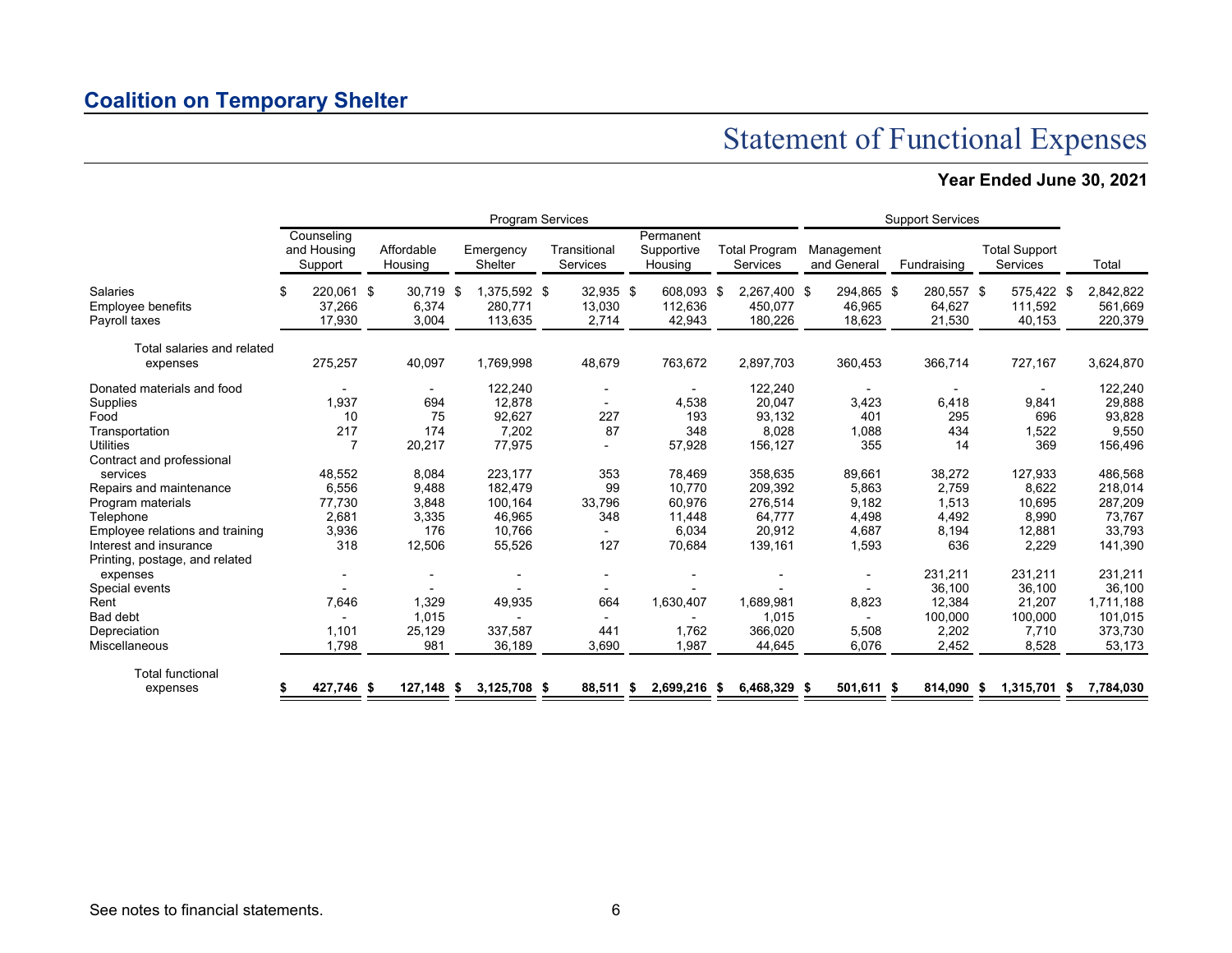## Statement of Functional Expenses

### **Year Ended June 30, 2020**

|                                                       |    | Program Services                     |  |                          |    |                                    |  |                          |  | <b>Support Services</b>            |                                    |                                |             |                                |                                         |     |                                 |
|-------------------------------------------------------|----|--------------------------------------|--|--------------------------|----|------------------------------------|--|--------------------------|--|------------------------------------|------------------------------------|--------------------------------|-------------|--------------------------------|-----------------------------------------|-----|---------------------------------|
|                                                       |    | Counseling<br>and Housing<br>Support |  | Affordable<br>Housing    |    | Emergency<br>Shelter               |  | Transitional<br>Services |  | Permanent<br>Supportive<br>Housing | <b>Total Program</b><br>Services   | Management<br>and General      | Fundraising |                                | <b>Total Support</b><br><b>Services</b> |     | Total                           |
| <b>Salaries</b><br>Employee benefits<br>Payroll taxes | ß. | 219,113 \$<br>27,970<br>16,301       |  | 35,081<br>6,627<br>2,646 | \$ | 1,402,747 \$<br>296,093<br>106,894 |  | 1,983 \$<br>806<br>293   |  | 598,135 \$<br>109,029<br>43,075    | 2,257,059 \$<br>440,525<br>169,209 | 342,325 \$<br>59,015<br>23,673 |             | 321,814 \$<br>33,925<br>22,114 | 664,139<br>92,940<br>45,787             | -\$ | 2,921,198<br>533,465<br>214,996 |
| Total salaries and related                            |    |                                      |  |                          |    |                                    |  |                          |  |                                    |                                    |                                |             |                                |                                         |     |                                 |
| expenses                                              |    | 263,384                              |  | 44,354                   |    | 1,805,734                          |  | 3,082                    |  | 750,239                            | 2,866,793                          | 425,013                        |             | 377,853                        | 802,866                                 |     | 3,669,659                       |
| Donated materials and food                            |    |                                      |  | $\overline{\phantom{a}}$ |    | 203,598                            |  |                          |  |                                    | 203,598                            |                                |             |                                | $\overline{\phantom{a}}$                |     | 203,598                         |
| Supplies                                              |    | 3,164                                |  | 416                      |    | 45,216                             |  | $\overline{\phantom{a}}$ |  | 3,711                              | 52,507                             | 2,520                          |             | 1,841                          | 4,361                                   |     | 56,868                          |
| Food                                                  |    |                                      |  | 1,088                    |    | 112,693                            |  | 2                        |  | 12                                 | 113,802                            | 1,000                          |             | 977                            | 1.977                                   |     | 115,779                         |
| Transportation                                        |    | 537                                  |  | 120                      |    | 4,478                              |  | 60                       |  | 240                                | 5,435                              | 786                            |             | 303                            | 1,089                                   |     | 6,524                           |
| <b>Utilities</b>                                      |    | 5                                    |  | 19,089                   |    | 83,211                             |  |                          |  | 60,738                             | 163,043                            | 14                             |             | 4                              | 18                                      |     | 163,061                         |
| Contract and professional                             |    |                                      |  |                          |    |                                    |  |                          |  |                                    |                                    |                                |             |                                |                                         |     |                                 |
| services                                              |    | 33,895                               |  | 5.830                    |    | 129.826                            |  | $\overline{\phantom{a}}$ |  | 66,141                             | 235.692                            | 54,340                         |             | 48.152                         | 102.492                                 |     | 338,184                         |
| Repairs and maintenance                               |    | .268<br>1                            |  | 9,921                    |    | 129,336                            |  | 319                      |  | 29,695                             | 170,539                            | 3,987                          |             | 2,672                          | 6,659                                   |     | 177,198                         |
| Program materials                                     |    | 31,648                               |  | 2,332                    |    | 37,944                             |  | 7                        |  | 89,064                             | 160,995                            | 2,824                          |             | 244                            | 3,068                                   |     | 164,063                         |
| Telephone                                             |    | 1,381                                |  | 3,277                    |    | 45,921                             |  | 392                      |  | 8,078                              | 59,049                             | 4,528                          |             | 7,488                          | 12,016                                  |     | 71,065                          |
| Employee relations and training                       |    | 18,465                               |  | 303                      |    | 17,872                             |  |                          |  | 9,300                              | 45,940                             | 9,433                          |             | 5,875                          | 15,308                                  |     | 61,248                          |
| Insurance                                             |    | 262                                  |  | 11,274                   |    | 46,456                             |  | 105                      |  | 61,962                             | 120,059                            | 1,308                          |             | 524                            | 1,832                                   |     | 121,891                         |
| Printing, postage, and related                        |    |                                      |  |                          |    |                                    |  |                          |  |                                    |                                    |                                |             |                                |                                         |     |                                 |
| expenses                                              |    |                                      |  |                          |    |                                    |  |                          |  |                                    |                                    |                                |             | 225,839                        | 225,839                                 |     | 225,839                         |
| Special events                                        |    |                                      |  |                          |    |                                    |  |                          |  |                                    |                                    |                                |             | 48,821                         | 48,821                                  |     | 48,821                          |
| Rent                                                  |    | 16,242                               |  | 1,785                    |    | 68,527                             |  | 893                      |  | 1,572,512                          | 1,659,959                          | 12,370                         |             | 5,128                          | 17,498                                  |     | 1,677,457                       |
| Bad debt                                              |    |                                      |  |                          |    |                                    |  | $\overline{\phantom{0}}$ |  | 18,095                             | 18,095                             | $\overline{\phantom{a}}$       |             | 111,000                        | 111,000                                 |     | 129,095                         |
| Depreciation                                          |    | 543                                  |  | 27,195                   |    | 332,654                            |  | 217                      |  | 870                                | 361,479                            | 2,716                          |             | 1,086                          | 3,802                                   |     | 365,281                         |
| Miscellaneous                                         |    | 1,133                                |  | 524                      |    | 25,106                             |  | 260                      |  | 1,258                              | 28,281                             | 3,308                          |             | 1,359                          | 4,667                                   |     | 32,948                          |
| <b>Total functional</b>                               |    |                                      |  |                          |    |                                    |  |                          |  |                                    |                                    |                                |             |                                |                                         |     |                                 |
| expenses                                              |    | 371,934 \$                           |  | 127,508 \$               |    | 3,088,572 \$                       |  | $5,337$ \$               |  | 2,671,915 \$                       | 6,265,266 \$                       | 524,147 \$                     |             | 839,166 \$                     | $1,363,313$ \$                          |     | 7,628,579                       |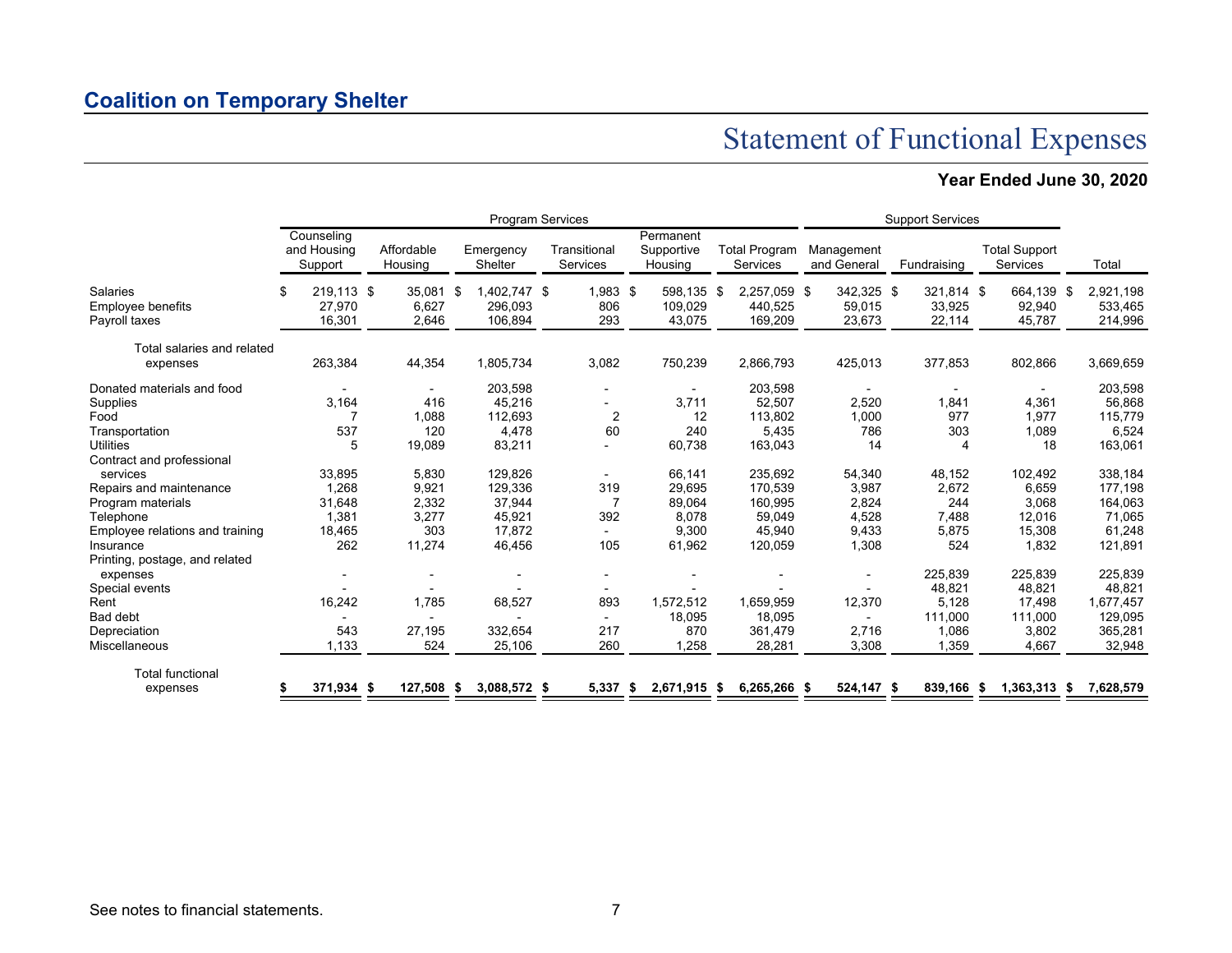## Statement of Cash Flows

### **Years Ended June 30, 2021 and 2020**

|                                                                                                    | 2021               | 2020        |
|----------------------------------------------------------------------------------------------------|--------------------|-------------|
| <b>Cash Flows from Operating Activities</b>                                                        |                    |             |
| Increase (decrease) in net assets                                                                  | \$<br>1,522,242 \$ | (871, 401)  |
| Adjustments to reconcile increase (decrease) in net assets to net cash and cash                    |                    |             |
| equivalents from operating activities:                                                             |                    |             |
| Depreciation                                                                                       | 373,730            | 365,281     |
| Bad debt expense                                                                                   | 101,015            | 129,095     |
| Realized and unrealized gains on investments                                                       | (274, 548)         | (11, 136)   |
| Contributions restricted for long-term investments                                                 | (2,500)            | (873)       |
| Forgiveness on Paycheck Protection Program Ioan                                                    | (655,000)          |             |
| Change in investment in limited partnership                                                        |                    | 443,114     |
| Changes in operating assets and liabilities that (used) provided cash and cash<br>equivalents:     |                    |             |
| Accounts receivable                                                                                | (462, 336)         | 148,731     |
| Contributions and other receivables                                                                | (556, 587)         | 586,873     |
| Prepaid expenses and other assets                                                                  | (40, 645)          | 13,953      |
| Accounts payable                                                                                   | (497, 600)         | (354, 500)  |
| Accrued wages                                                                                      | (39, 581)          | 45,550      |
| Other accrued liabilities                                                                          | 1,459              | 4,824       |
|                                                                                                    |                    |             |
| Net cash and cash equivalents (used in) provided by operating                                      |                    |             |
| activities                                                                                         | (530, 351)         | 499,511     |
|                                                                                                    |                    |             |
| <b>Cash Flows from Investing Activities</b>                                                        |                    |             |
| Purchase of property and equipment                                                                 | (643, 403)         | (44, 311)   |
| Purchases of investments                                                                           | (8,965)            | (118,098)   |
| Proceeds from sales and maturities of investments                                                  | 303,101            | 11,136      |
| Advances to related parties                                                                        | (953, 532)         | (1,312,306) |
| Net cash and cash equivalents used in investing activities                                         | (1,302,799)        | (1,463,579) |
| <b>Cash Flows from Financing Activities</b>                                                        |                    |             |
| Proceeds from debt                                                                                 |                    | 655,000     |
| Receipts on contributions restricted for long-term investment                                      | 200,000            | 450,000     |
|                                                                                                    |                    |             |
| Net cash and cash equivalents provided by financing activities                                     | 200,000            | 1,105,000   |
| Net (Decrease) Increase in Cash and Cash Equivalents                                               | (1,633,150)        | 140,932     |
| Cash and Cash Equivalents - Beginning of year                                                      | 3,755,475          | 3,614,543   |
| Cash and Cash Equivalents - End of year                                                            | \$<br>2,122,325 \$ | 3,755,475   |
|                                                                                                    |                    |             |
| <b>Significant Noncash Transactions - Construction in progress included in accounts</b><br>payable | \$<br>59,042 \$    |             |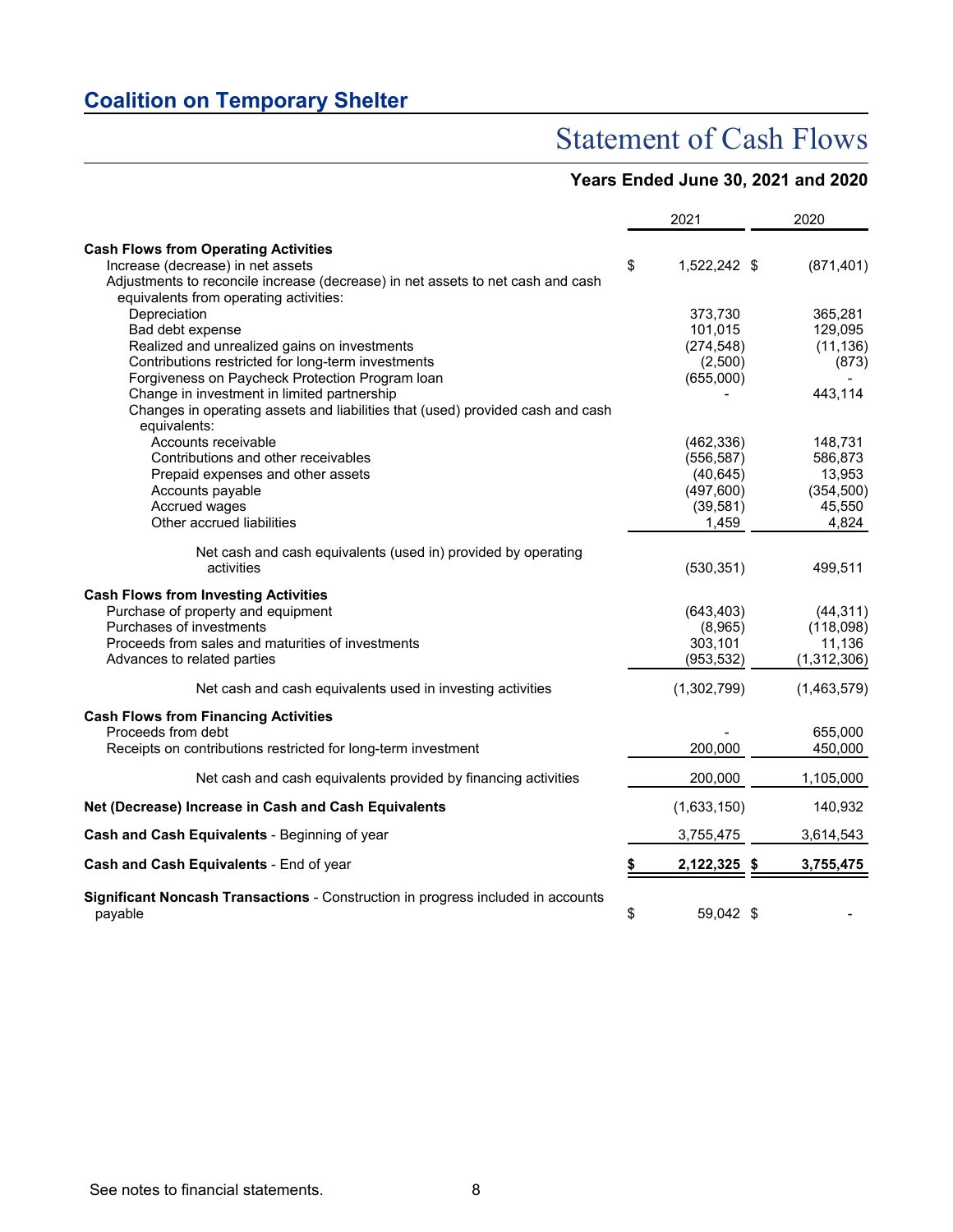### **June 30, 2021 and 2020**

### **Note 1 - Nature of Business**

Coalition on Temporary Shelter (COTS or the "Organization") is a not-for-profit corporation whose sources of revenue are derived principally from public contributions, foundation grants, and government grants. Coalition on Temporary Shelter, which was formed on May 19, 1982, provides housing and comprehensive support services for both homeless individuals and homeless families in southeastern Michigan. The Organization has two wholly owned subsidiaries, COTS Development Corporation (COTS DC) and The Peterboro Arms GP, Inc. (PAGP), which are each the primary beneficiary of a limited dividend housing association entity, including COTS Limited Dividend Housing Association Limited Partnership (COTS LDHA) and Peterboro Arms Limited Dividend Housing Association Limited Partnership (Peterboro Arms LDHA), respectively. The Organization is a managing member of MNH Development, LLC (MNH Development), which is the sole member of five managing member entities (collectively, the "LLCs") that comprise a variable interest entity for the Organization. The Organization has control over Michigan Nonprofit Housing Corporation (MNH Corporation).

Effective December 31, 2019, the Organization was assigned the 99.99 percent limited partnership interest in COTS LDHA, representing the limited partner's entire interest. The assignment resulted in the Organization obtaining a controlling interest in COTS LDHA and COTS LDHA no longer being a variable interest entity.

The Organization and its affiliates described above have issued separate consolidated financial statements for the years ended June 30, 2021 and 2020. In addition to the separate consolidated financial statements, the accompanying parent-only financial statements are being issued for third parties that have a need for financial information of the Organization independent of the Organization's unconsolidated affiliates and variable interest entities. Neither COTS DC, PAGP, COTS LDHA, MNH Development, MNH Corporation, nor the variable interest entities are consolidated in the accompanying financial statements. Assets, liabilities, and net assets on a consolidated basis are \$149,522,482 and \$152,391,448 more, \$109,600,101 and \$109,198,326 more, and \$39,922,381 and \$43,193,122 more as of June 30, 2021 and 2020, respectively, than shown on these parent-only financial statements. Additional information regarding the unconsolidated affiliates and the variable interest entities is disclosed in Note 16.

The accompanying consolidated financial statements have been prepared on the accrual basis of accounting and include all material accounts receivable and payable, all other significant liabilities, and any substantial amounts received or committed for support of the Organization for future years.

### **Note 2 - Significant Accounting Policies**

### *Cash Equivalents*

The Organization considers all highly liquid investments with a maturity of three months or less when purchased to be cash equivalents.

The Organization maintains cash balances at various financial institutions. Accounts at each institution are insured by the Federal Deposit Insurance Corporation (FDIC) up to \$250,000 except for any accounts in money market funds or mutual funds. The Organization believes that, due to the dollar amounts of cash deposits and the limits of FDIC insurance, it is impractical to insure all deposits. As a result, the Organization evaluates each financial institution with which it deposits funds and assesses the level of risk of each institution; only those institutions with an acceptable estimated risk level are used as depositories.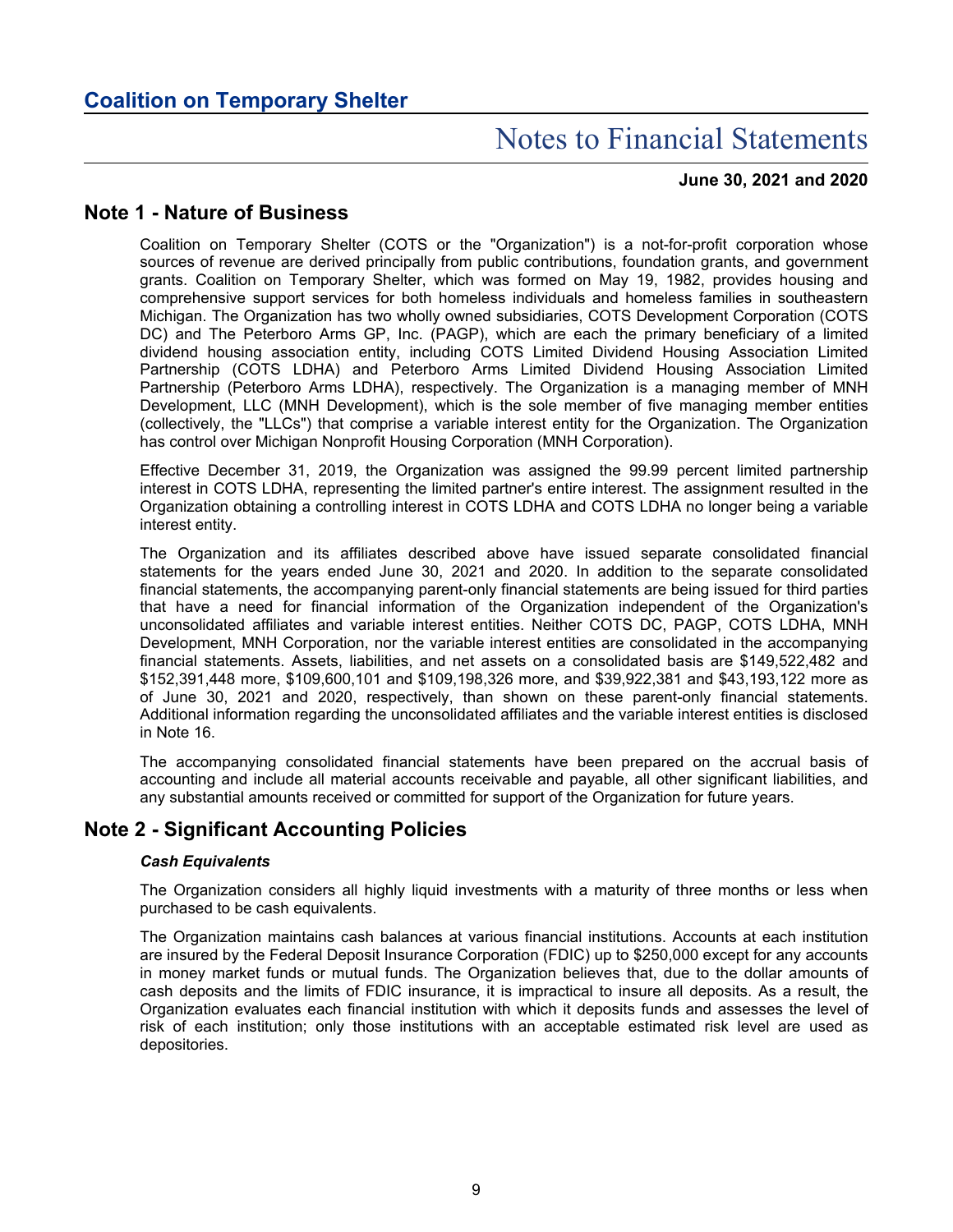### **June 30, 2021 and 2020**

### **Note 2 - Significant Accounting Policies (Continued)**

### *Trade and Grant Receivables*

The Organization's accounts receivable balance at June 30, 2021 and 2020 is composed of rent from tenants in various housing programs and receivables from federal and state grant agencies for expenditures made in conjunction with grant agreements. A provision for uncollectible accounts has been made for all rent amounts deemed uncollectible by management. All amounts deemed uncollectible are charged against the allowance for doubtful accounts in the period that determination is made. The Organization has not recorded a provision for doubtful accounts for grant receivables since it is the opinion of management that those receivables are collectible in full.

#### *Contributions Receivable*

The Organization's contributions receivable are composed primarily of private donors, foundation and private grants, and allocations committed from various funding agencies for use in the Organization's activities. At June 30, 2021 and 2020, the Organization has recorded a provision for doubtful accounts of \$0 and \$100,000, respectively.

#### *Investments*

Investments are presented in the financial statements at fair value. Both realized and unrealized gains and losses are reported in the statement of activities and changes in net assets.

#### *Investment Risks and Uncertainties*

The Organization invests in various investment securities, including fixed-income securities and equity securities. Investment securities are exposed to various risks, such as interest rate, market, and credit risks. Due to the level of risk associated with certain investment securities, it is at least reasonably possible that changes in the values of investment securities will occur in the near term and that such changes could materially affect the amounts reported in the financial statements.

#### *Notes Receivable*

Notes receivable are reported at original issue amount plus accrued interest, less principal repaid. Interest is recognized according to terms of the specific notes. An allowance for loan losses is determined based on a specific assessment of all notes that are delinquent or determined to be doubtful to be collected. Notes are considered delinquent if the repayment terms are not met. All amounts deemed to be uncollectible are charged against the allowance for loan losses in the period that determination is made.

At June 30, 2021, notes receivable represent various related party notes, as disclosed in Note 15. The Organization considers a financing loan receivable to be impaired when, based upon current information and events, it believes it is probable that the Organization will be unable to collect all amounts due according to the contractual terms of the loan agreement. The Organization does not have any loans considered to be impaired or uncollectible as of June 30, 2021 and 2020. At June 30, 2021 and 2020, the interest receivable is included in the related party receivable balance on the balance sheet. The Organization has not recorded a provision for doubtful accounts since it is the opinion of management that the receivable is collectible in full.

### *Property and Equipment*

Property and equipment are recorded at cost when purchased or, if donated, at fair value at the date of donation and are being depreciated on a straight-line basis over their estimated useful lives. The Organization capitalizes assets whose individual cost exceeds \$1,000 and whose useful life is greater than one year. Costs of maintenance and repairs are charged to expense when incurred.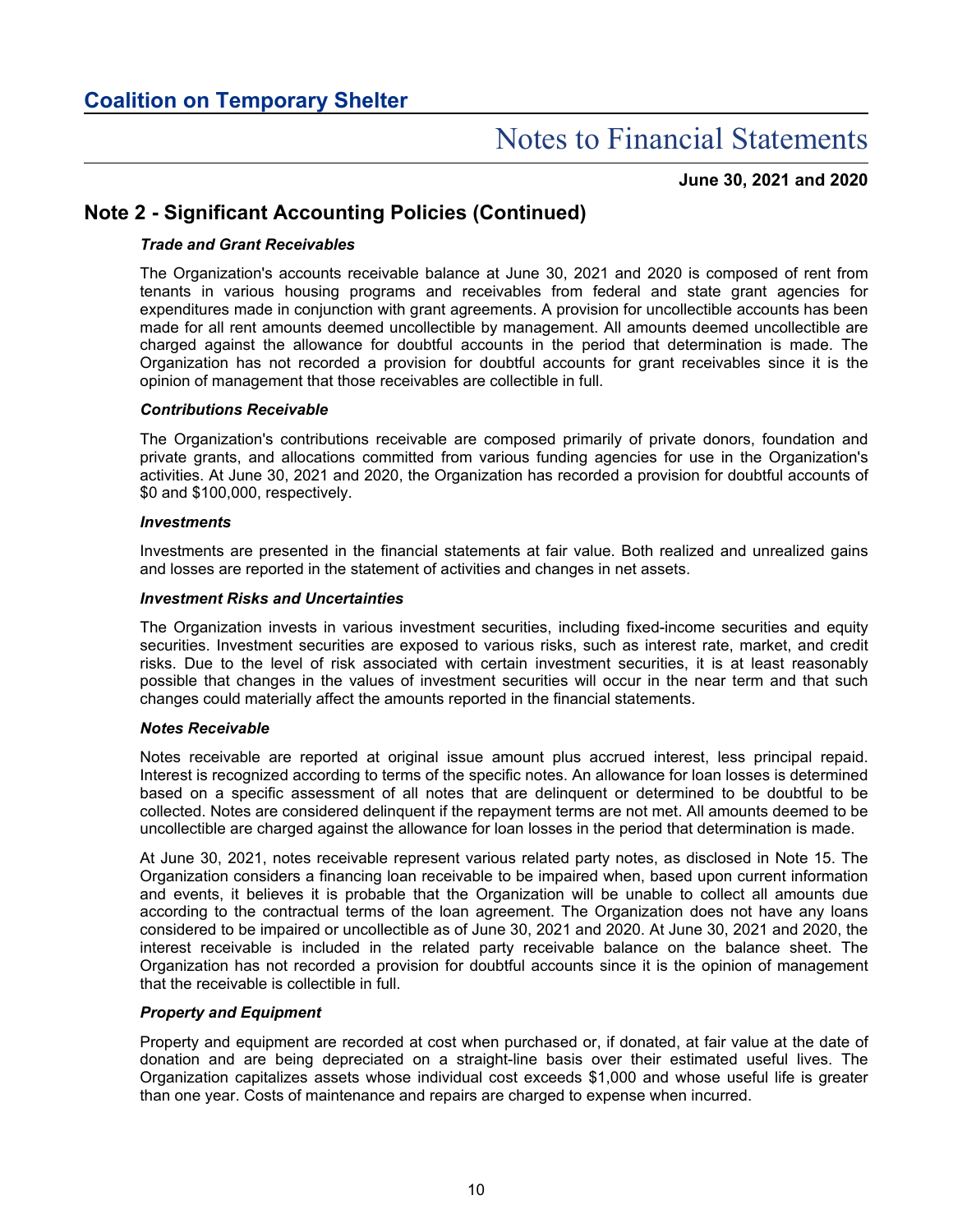**June 30, 2021 and 2020**

### **Note 2 - Significant Accounting Policies (Continued)**

### *Deferred Gain*

During the year ended June 30, 2019, the Organization sold land and a building to Peterboro Arms LDHA, an entity under common control. Accounting guidance indicates that a gain or loss is not recognized when a transaction takes place between entities under common control. The deferred gain of \$1,659,357 shall be recognized upon the sale of the land and building to an entity that is not under common control.

### *Contributions*

Unconditional promises to give cash and other assets to the Organization are reported at fair value on the date the promise is received. Conditional promises to give and indications of intentions to give are reported at fair value on the date the gift becomes unconditional or is received. The gifts are reported as contributions with donor restrictions if they are received with donor stipulations that limit the use of the donated assets. When a donor restriction expires, that is, when a stipulated time restriction ends or the purpose restriction is accomplished, net assets with donor restrictions are reclassified to net assets without donor restrictions and reported in the statement of activities and changes in net assets as net assets released from restrictions. Donor-restricted contributions whose restrictions are met in the year in which the contributions are received are reported as contributions with donor restrictions in the accompanying financial statements.

### *Grant Revenue*

The Organization receives grant revenue through contracts with certain governmental agencies. Revenue under these contracts is recognized when conditions are met, such as incurring eligible expenses. Deferred revenue is recorded when advance payments are received.

At June 30, 2021 and 2020, the Organization had remaining award balances on governmental conditional grants of \$1,525,075 and \$1,302,074, respectively. These award balances are not recognized as assets and will be recognized as revenue as the contracts progress and conditions are substantially met, generally as expenses are incurred.

#### *Rental Income*

The Organization leases space to tenants under short- and intermediate-term tenancies. Rental income is recognized in the period in which it is earned.

#### *Classification of Net Assets*

Net assets of the Organization are classified based on the presence or absence of donor-imposed restrictions.

Net assets without donor restrictions: Net assets that are not subject to donor-imposed restrictions or for which the donor-imposed restrictions have expired or been fulfilled. Net assets in this category may be expended for any purpose in performing the primary objectives of the Organization.

Net assets with donor restrictions: Net assets subject to stipulations imposed by donors and grantors. Some donor restrictions are temporary in nature; those restrictions will be met by actions of the Organization or by the passage of time. Other donor restrictions are perpetual in nature, where the donor has stipulated the funds be maintained in perpetuity.

Earnings, gains, and losses on donor-restricted net assets are classified as net assets without donor restrictions unless specifically restricted by the donor or by applicable state law.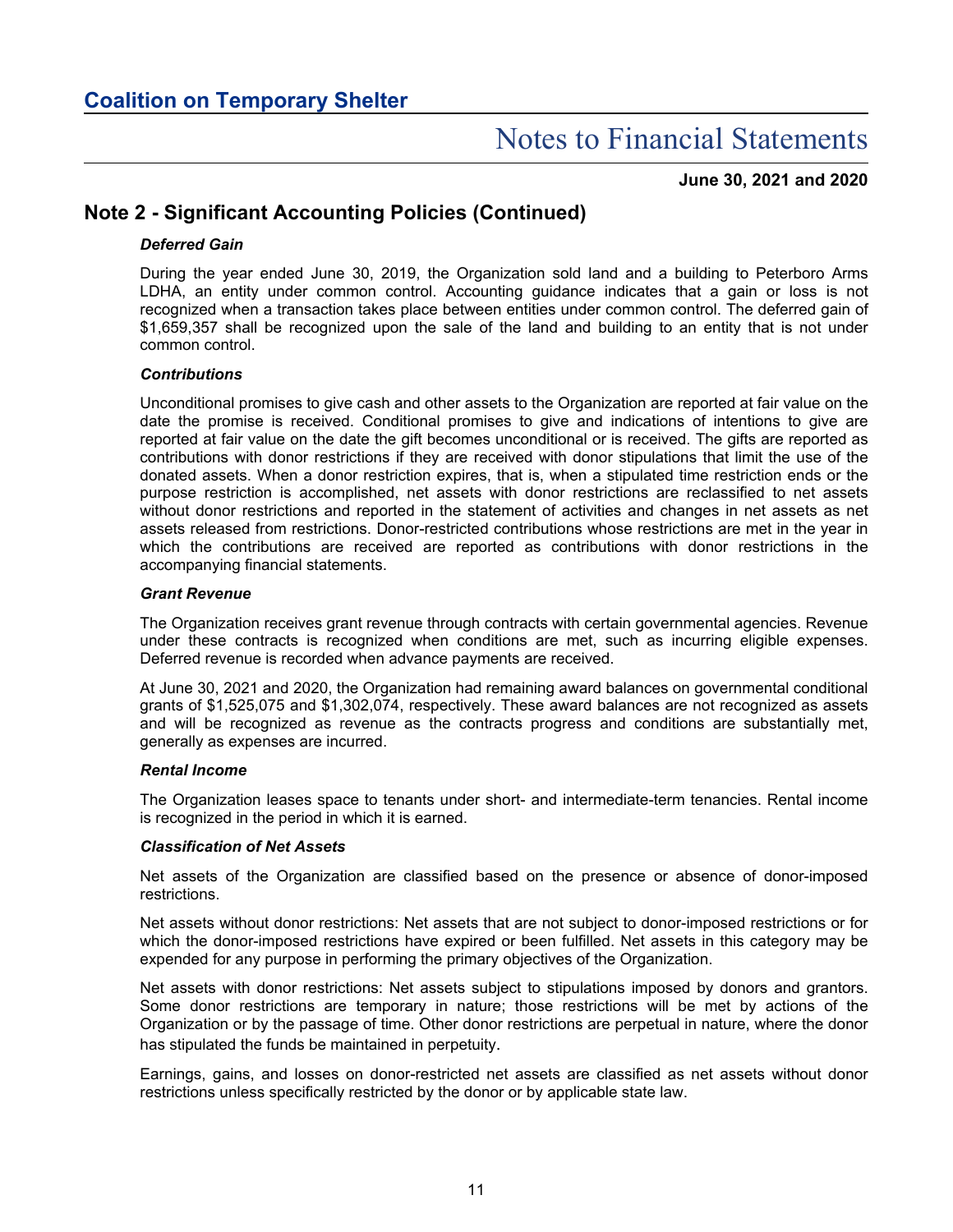### **June 30, 2021 and 2020**

### **Note 2 - Significant Accounting Policies (Continued)**

### *Board-designated Net Assets*

Board-designated net assets are net assets without donor restrictions designated by the board. Boarddesignated net assets represent the establishment of an endowment fund and amounts set aside for the provision of supportive services for the Peterboro Arms LIHTC project for a 15-year period. At June 30, 2021 and 2020, the board-designated net assets for the endowment totaled \$835,017 and \$656,330, respectively. At June 30, 2021 and 2020, the board has designated \$889,333 and \$920,000, respectively, for the provision of supportive services to the LIHTC project. These designations are based on board actions, which can be altered or revoked at a future time by the board.

### *Functional Allocation of Expenses*

Costs of providing the program and support services have been reported on a functional basis in the statement of functional expenses. Costs have been allocated between the various program and support services based on estimates determined by management. Indirect and administrative expenses utilized by all employees, such as professional services, depreciation, insurance, utilities, repairs and maintenance, and supplies, are allocated on the basis of time and effort. All other expenses are directly tracked and reported by program area where the expense was incurred. Although the methods of allocation used are considered appropriate, other methods could be used that would produce different amounts.

### *Federal Income Taxes*

COTS is exempt from income tax under provisions of Internal Revenue Code Section 501(c)(3).

#### *Use of Estimates*

The preparation of the financial statements in conformity with generally accepted accounting principles requires management to make estimates and assumptions that affect the reported amounts of assets and liabilities and disclosure of contingent assets and liabilities at the date of the financial statements and the reported amounts of revenue and expenses during the reporting period. Actual results could differ from those estimates.

#### *Adoption of New Accounting Principle*

Effective July 1, 2020, the Organization adopted Accounting Standards Update (ASU) No. 2014-09, *Revenue from Contracts with Customers (Topic 606)*, which is based on the principle that revenue is recognized to depict the transfer of goods or services to customers in an amount that reflects the consideration to which the entity expects to be entitled in exchange for those goods or services. Management has assessed the various revenue streams of the Organization and determined that major revenue streams are not significantly impacted by the standard.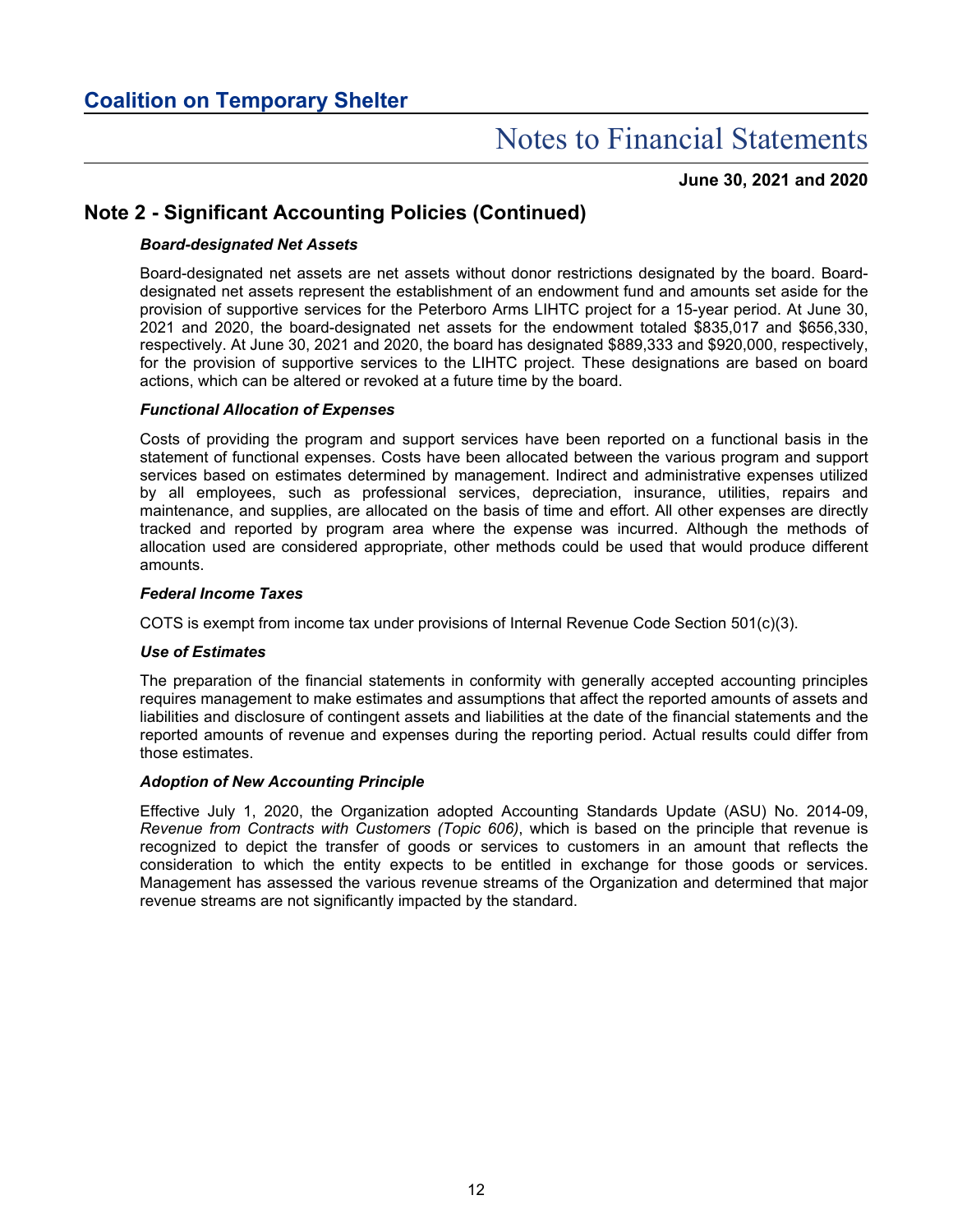### **June 30, 2021 and 2020**

### **Note 2 - Significant Accounting Policies (Continued)**

### *Upcoming Accounting Pronouncements*

The FASB issued ASU No. 2016-02, *Leases*, which will supersede the current lease requirements in ASC 840. The ASU requires lessees to recognize a right-of-use asset and related lease liability for all leases, with a limited exception for short-term leases. Leases will be classified as either finance or operating, with the classification affecting the pattern of expense recognition in the statement of activities and changes in net assets. Currently, leases are classified as either capital or operating, with only capital leases recognized on the balance sheet. The reporting of lease-related expenses in the statements of activities and changes in net assets and cash flows will be generally consistent with the current guidance. The new lease guidance will be effective for the Organization's year ending June 30, 2023 and will be applied using a modified retrospective transition method to the beginning of the earliest period presented. The effect of applying the new lease guidance on the financial statements has not yet been determined. Upon adoption, the Organization will recognize a lease liability and corresponding right-of-use asset based on the present value of the minimum lease payments. The effects on the results of operations are not expected to be significant, as recognition and measurement of expenses and cash flows for leases will be substantially the same under the new standard.

ASU No. 2016-02 did not significantly change the accounting requirements for lessors, and, accordingly, application of the new lease standard is not expected to have a significant effect on the Organization's financial statements.

In March 2020, the FASB issued ASU No. 2020-04, *Reference Rate Reform (Topic 848)*. The standard provides optional expedients and exceptions for applying generally accepted accounting principles to contracts, hedging relationships, and other transactions affected by reference rate reform if certain criteria are met. The standard applies only to contracts, hedging relationships, and other transactions that reference LIBOR or other reference rates expected to be discontinued because of reference rate reform. The standard is effective for March 12, 2020 through December 31, 2022.

In September 2020, the FASB issued ASU No. 2020-07, *Not-for-Profit Entities (Topic 958): Presentation and Disclosures by Not-for-Profit Entities for Contributed Nonfinancial Assets.* The ASU provides for additional disclosures to support clearer financial information about important noncash contributions that charities and other not-for-profit organizations receive, known as gifts in kind (GIKs). Contributed nonfinancial assets will be reported by category within the financial statements, and there will be additional disclosures included for each category, including whether the nonfinancial assets were monetized or used during the reporting period, the policy for monetizing nonfinancial contributions, and a description of the fair value techniques used to arrive at a fair value measurement. The new guidance will be effective for the Organization's year ending June 30, 2022 and will be applied using the retrospective method.

#### *Subsequent Events*

The financial statements and related disclosures include evaluation of events up through and including December 1, 2021, which is the date the financial statements were available to be issued.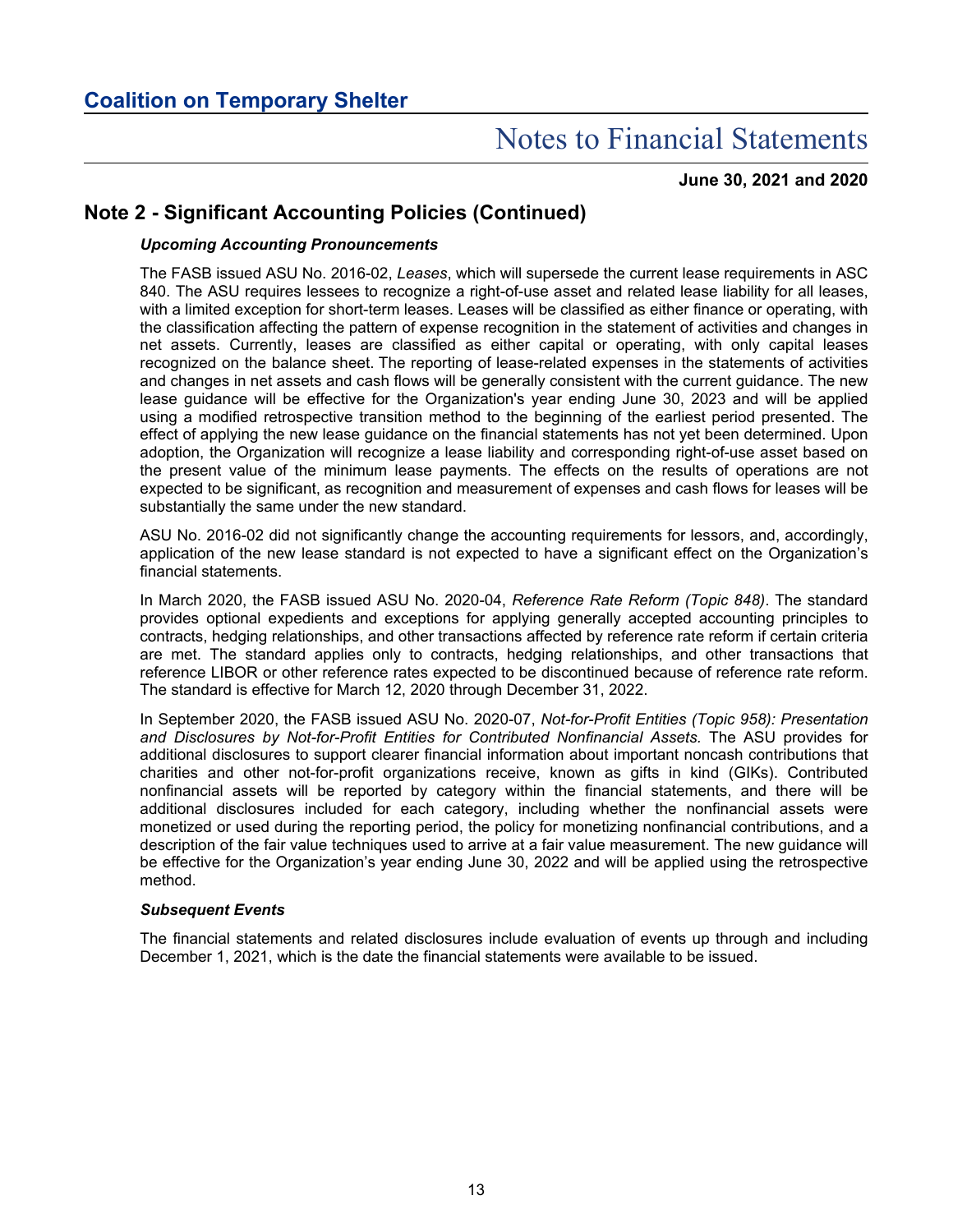### Notes to Financial Statements

### **June 30, 2021 and 2020**

Depreciable

### **Note 3 - Trade and Grants Receivable**

Trade and grants receivable as of June 30 consist of the following:

|                                  | 2021                       | 2020             |
|----------------------------------|----------------------------|------------------|
| Federal grants<br>Rent and other | \$<br>789.074 \$<br>45.334 | 555,417<br>(686) |
| Gross accounts receivable        | 834.408                    | 554.731          |
| Allowance for doubtful accounts  | (16, 182)                  | (9,534)          |
| Net accounts receivable          | \$<br>818,226 \$           | 545,197          |

### **Note 4 - Contributions Receivable**

Contributions receivable comprise several unconditional promises to give. They are included as follows:

|                                                                          |   | 2021       | 2020                 |
|--------------------------------------------------------------------------|---|------------|----------------------|
| Gross promises to give<br>Less allowance for uncollectible contributions | S | 809.087 \$ | 550,000<br>(100,000) |
| Net contributions receivable                                             |   | 809.087    | 450,000              |
| Amounts due in - Less than one year                                      | S | 809.087    | 450.000              |

### **Note 5 - In-kind Donations**

Donated items received by the Organization and used in its programs have been reflected in the financial statements at their estimated fair values. Donated personal items that could not be used by the Organization were subsequently donated to other charitable organizations. In-kind donations recognized by the Organization for the years ended June 30 are as follows:

|                         |   | 2021                 | 2020              |
|-------------------------|---|----------------------|-------------------|
| Food<br>Materials       | S | 18,713 \$<br>103,527 | 33,876<br>179,020 |
| Total in-kind donations | S | 122.240              | 212,896           |

### **Note 6 - Property and Equipment**

Property and equipment are summarized as follows:

|                                                                                                                                                                                                 | 2021                                                          | 2020                                                            | Depreciable<br>Life - Years                     |
|-------------------------------------------------------------------------------------------------------------------------------------------------------------------------------------------------|---------------------------------------------------------------|-----------------------------------------------------------------|-------------------------------------------------|
| Land, buildings, and improvements<br>Machinery and equipment<br>Vehicles<br>Furniture and fixtures<br>Computer equipment<br>Construction in progress (projects construction and<br>renovations) | \$<br>9,259,616 \$<br>63.818<br>134.207<br>921.770<br>672.512 | 8,129,176<br>63.818<br>134.207<br>902.692<br>603.641<br>574,986 | $5 - 30$<br>$3 - 7$<br>5<br>$3 - 10$<br>$3 - 5$ |
| Total cost<br>Less accumulated depreciation                                                                                                                                                     | 11.051.923<br>4.171.904                                       | 10.408.520<br>3.798.174                                         |                                                 |
| Net property and equipment                                                                                                                                                                      | 6,880,019 \$                                                  | 6,610,346                                                       |                                                 |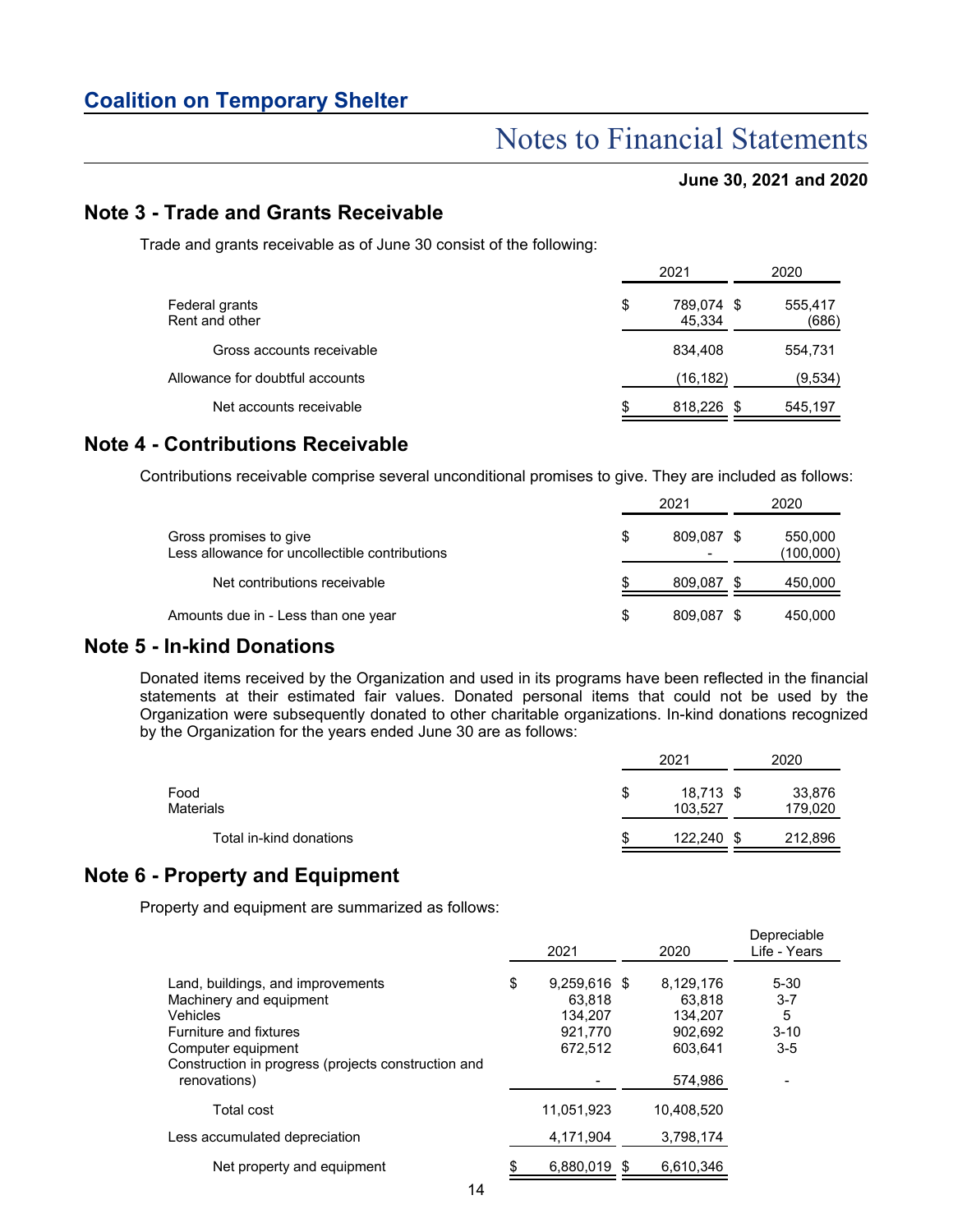**June 30, 2021 and 2020**

### **Note 6 - Property and Equipment (Continued)**

Depreciation expense for 2021 and 2020 was \$373,730 and \$365,281, respectively.

### **Note 7 - Notes Payable**

Long-term debt at June 30 is as follows:

|                                                                                                                                                                                                                                                                                                                                                                                                                                                                                                                                                                                                                                                                                                                                                                                                                                                                                                           | 2021       | 2020         |
|-----------------------------------------------------------------------------------------------------------------------------------------------------------------------------------------------------------------------------------------------------------------------------------------------------------------------------------------------------------------------------------------------------------------------------------------------------------------------------------------------------------------------------------------------------------------------------------------------------------------------------------------------------------------------------------------------------------------------------------------------------------------------------------------------------------------------------------------------------------------------------------------------------------|------------|--------------|
| Affordable Housing Program Obligation - In December 2001, COTS<br>received a loan from a bank under the Affordable Housing Program to<br>assist in financing the purchase of an apartment complex and the<br>construction project to convert it into permanent supportive housing. As<br>of June 30, 2021 and 2020, the obligation totals \$350,000, bears no<br>interest, and is not required to be repaid as long as the housing<br>continues to be used as affordable housing, as outlined in the<br>Organization's application of program funds, for a period of 15 years<br>from the date of completion of the renovations of the apartments. This<br>period ended on May 2, 2020, and the Organization is working with the<br>bank to obtain loan forgiveness. However, based on the restrictions of<br>the loan, the amount has been recorded as a current obligation of the<br>\$<br>Organization | 350,000 \$ | 350,000      |
| During the year ended June 30, 2020, COTS received a Paycheck<br>Protection Program (PPP) loan in the amount of \$655,000. The PPP<br>loan program was created under the Coronavirus Aid, Relief, and<br>Economic Security (CARES) Act and is administered by the Small<br>Business Administration (SBA). The loan was forgiven during 2021 and<br>is presented as grant revenue on the statement of activities and<br>changes in net assets                                                                                                                                                                                                                                                                                                                                                                                                                                                              |            | 655,000      |
| Total notes payable                                                                                                                                                                                                                                                                                                                                                                                                                                                                                                                                                                                                                                                                                                                                                                                                                                                                                       | 350,000    | 1,005,000    |
| Less current portion                                                                                                                                                                                                                                                                                                                                                                                                                                                                                                                                                                                                                                                                                                                                                                                                                                                                                      | 350,000    | 350,000      |
| \$<br>Long-term portion                                                                                                                                                                                                                                                                                                                                                                                                                                                                                                                                                                                                                                                                                                                                                                                                                                                                                   |            | 655,000<br>S |

### **Note 8 - Line of Credit**

The Organization has established an unsecured line of credit in the amount of \$500,000, which matures on May 28, 2022. At June 30, 2021 and 2020, the interest rate on the line of credit was 3.25 percent. There were no amounts outstanding on the line of credit as of June 30, 2021 and 2020.

### **Note 9 - Commitments**

Under the Organization's housing programs, the Organization guaranteed the lease payments of approximately 180 and 170 tenants in these programs during 2021 and 2020, respectively. Lease payments range from \$375 to \$1,233 per month. Total lease payments are \$1,630,407 and \$1,622,951 for 2021 and 2020, respectively. Lease terms are generally less than one year, with most being on a month-to-month basis.

### **Note 10 - Operating Leases**

The Organization was obligated under certain operating leases, primarily for office space, expiring at various dates through July 2020. The leases allowed the Organization to continue the leases on a monthto-month basis after the expiration, which was exercised through March 2021. Total rent expense under these leases was \$58,437 and \$85,366 during 2021 and 2020, respectively.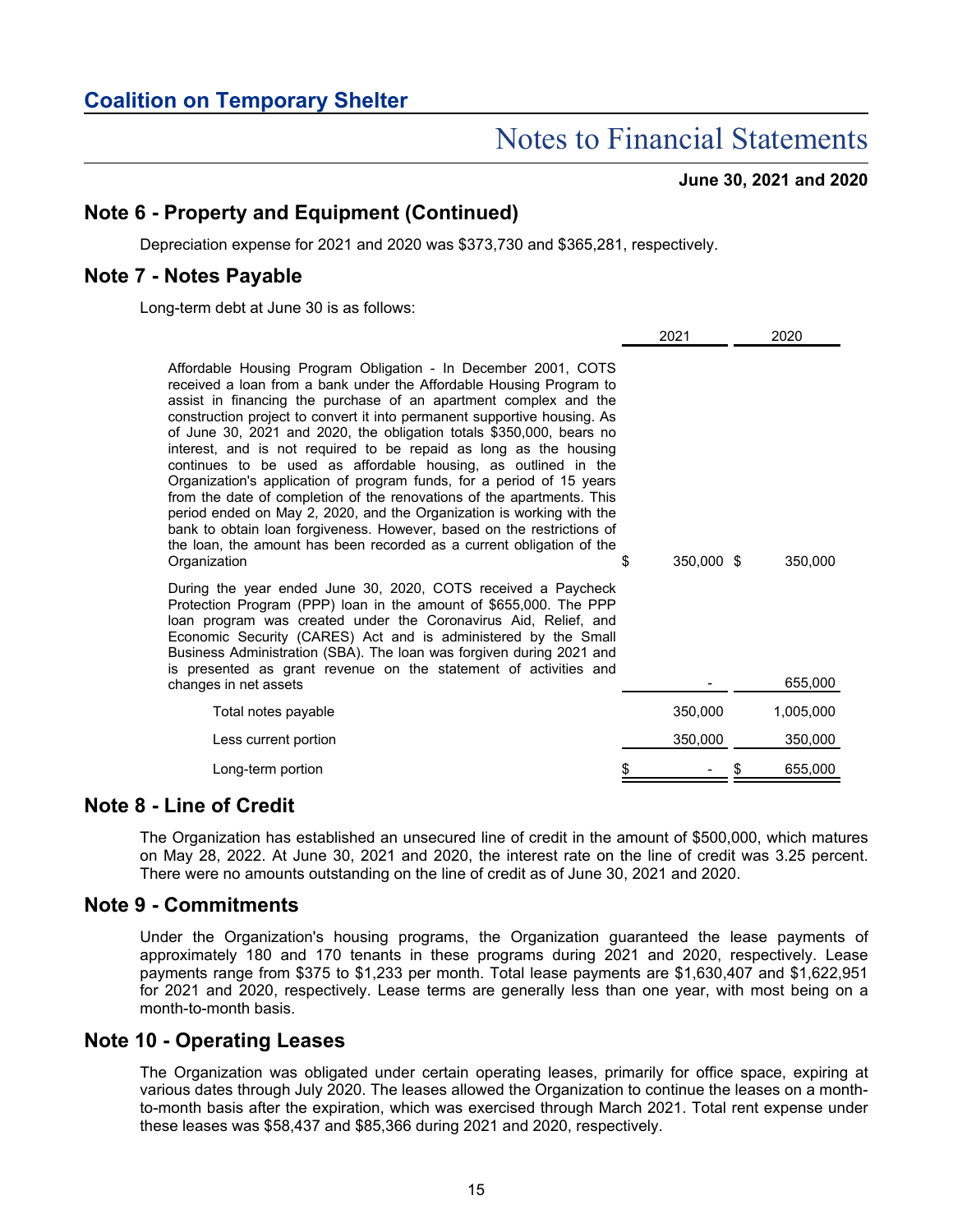### **June 30, 2021 and 2020**

### **Note 11 - Retirement Plans**

The Organization has a defined contribution thrift plan for all eligible employees. The thrift plan expenses for the years ended June 30, 2021 and 2020 were approximately \$112,000 and \$96,000, respectively.

### **Note 12 - Donor-restricted and Board-designated Endowments**

The Organization's endowment includes both donor-restricted endowment funds and funds designated by the board of directors to function as endowments. Net assets associated with endowment funds, including funds designated by the board of directors to function as endowments, are classified and reported based on the existence or absence of donor-imposed restrictions.

#### *Interpretation of Relevant Law*

The board of directors of the Organization has interpreted the Uniform Prudent Management of Institutional Funds Act (UPMIFA) as requiring the preservation of the fair value of the original gift as of the gift date of the donor-restricted endowment funds absent explicit donor stipulations to the contrary. As a result of this interpretation, the Organization classifies as net assets with donor restrictions (a) the original value of gifts donated to the permanent endowment, (b) the original value of subsequent gifts to the permanent endowment, and (c) accumulations to the permanent endowment made in accordance with the direction of the applicable donor gift instrument at the time the accumulation is added to the fund. The donor-restricted endowment fund is classified as net assets with donor restrictions until those amounts are appropriated for expenditure by the Organization in a manner consistent with the standard of prudence prescribed by UPMIFA. In accordance with UPMIFA, the Organization considers the following factors in making a determination to appropriate or accumulate donor-restricted endowment funds:

- The duration and preservation of the fund
- The purpose of the Organization and the donor-restricted endowment fund
- General economic conditions
- The possible effect of inflation and deflation
- The expected total return from income and the appreciation of investments
- Other resources of the Organization
- The investment policies of the Organization

|                                                                                                                                                                              | Endowment Net Asset Composition by Type of Fund<br>as of June 30, 2021 |                                             |  |                                   |   |                    |
|------------------------------------------------------------------------------------------------------------------------------------------------------------------------------|------------------------------------------------------------------------|---------------------------------------------|--|-----------------------------------|---|--------------------|
|                                                                                                                                                                              |                                                                        | <b>Without Donor</b><br><b>Restrictions</b> |  | <b>With Donor</b><br>Restrictions |   | Total              |
| Board-designated endowment funds<br>Donor-restricted endowment funds:<br>Original donor-restricted gift amount and amounts<br>required to be maintained in perpetuity by the | \$                                                                     | 835,017 \$                                  |  |                                   | S | 835.017            |
| donor<br>Accumulated investment gains                                                                                                                                        |                                                                        |                                             |  | 324,042<br>114.348                |   | 324,042<br>114,348 |
| <b>Total funds</b>                                                                                                                                                           | \$                                                                     | 835,017 \$                                  |  | 438,390 \$                        |   | 1,273,407          |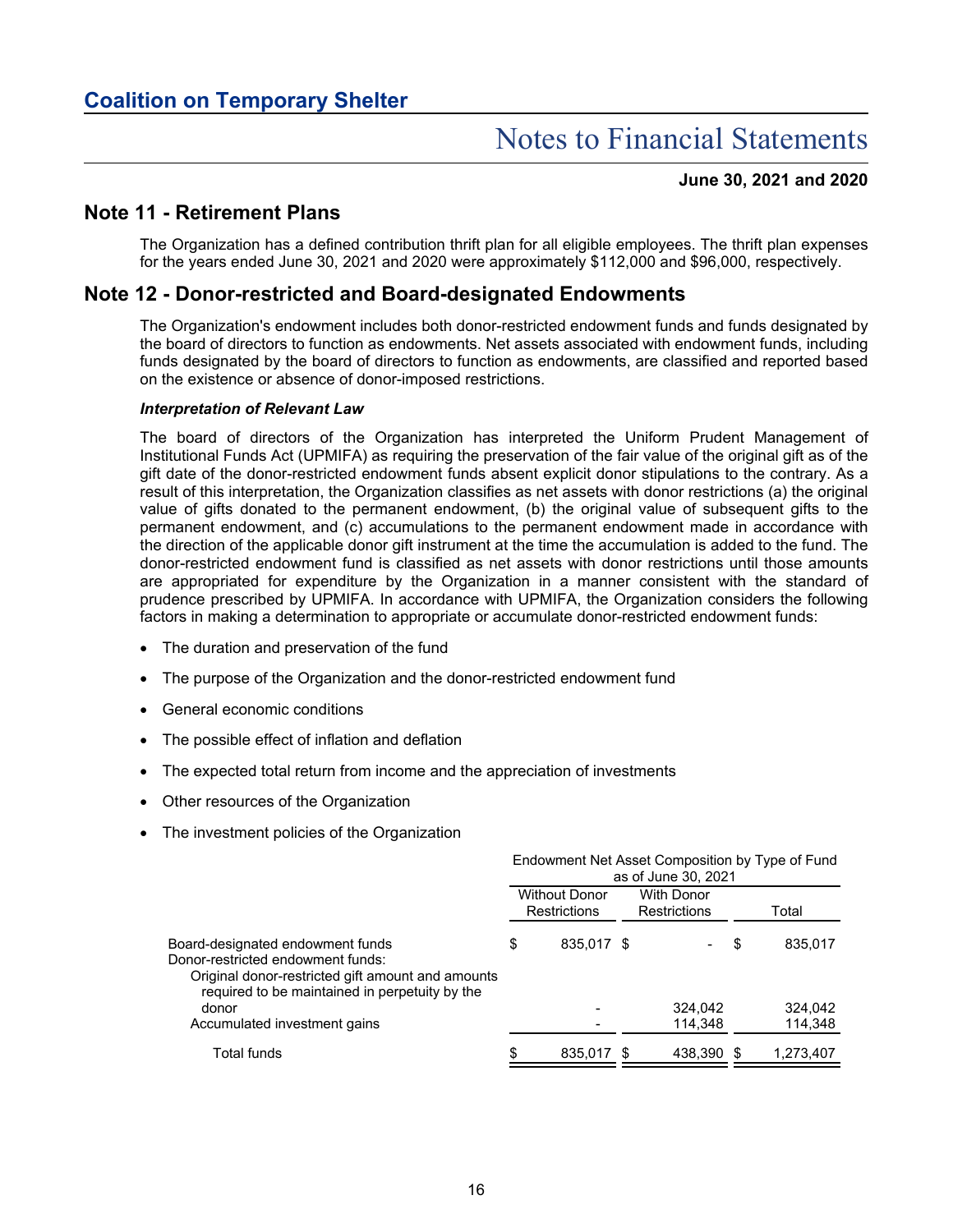### **June 30, 2021 and 2020**

### **Note 12 - Donor-restricted and Board-designated Endowments (Continued)**

|                                                                                                                                                                              | Changes in Endowment Net Assets for the Fiscal<br>Year Ended June 30, 2021 |                                             |      |                                                                        |    |                                            |
|------------------------------------------------------------------------------------------------------------------------------------------------------------------------------|----------------------------------------------------------------------------|---------------------------------------------|------|------------------------------------------------------------------------|----|--------------------------------------------|
|                                                                                                                                                                              |                                                                            | <b>Without Donor</b><br><b>Restrictions</b> |      | <b>With Donor</b><br><b>Restrictions</b>                               |    | Total                                      |
| Endowment net assets - Beginning of year<br>Investment return - Net<br>Contributions<br>Appropriation of endowment assets for expenditure                                    | \$                                                                         | 656,330 \$<br>179,997<br>1,000<br>(2,310)   |      | 364,709 \$<br>112,616<br>1,500<br>(40, 435)                            |    | 1,021,039<br>292,613<br>2,500<br>(42, 745) |
| Endowment net assets - End of year                                                                                                                                           | S                                                                          | 835,017                                     | - 5  | 438,390                                                                | S  | 1,273,407                                  |
|                                                                                                                                                                              |                                                                            |                                             |      | Endowment Net Asset Composition by Type of Fund<br>as of June 30, 2020 |    |                                            |
|                                                                                                                                                                              |                                                                            | <b>Without Donor</b><br><b>Restrictions</b> |      | <b>With Donor</b><br><b>Restrictions</b>                               |    | Total                                      |
| Board-designated endowment funds<br>Donor-restricted endowment funds:<br>Original donor-restricted gift amount and amounts<br>required to be maintained in perpetuity by the | \$                                                                         | 656,330 \$                                  |      |                                                                        | \$ | 656,330                                    |
| donor<br>Accumulated investment gains                                                                                                                                        |                                                                            |                                             |      | 324,042<br>40,667                                                      |    | 324,042<br>40,667                          |
| <b>Total funds</b>                                                                                                                                                           | S                                                                          | 656,330                                     | - \$ | 364,709                                                                | S  | 1,021,039                                  |
|                                                                                                                                                                              | Changes in Endowment Net Assets for the Fiscal<br>Year Ended June 30, 2020 |                                             |      |                                                                        |    |                                            |
|                                                                                                                                                                              |                                                                            | <b>Without Donor</b><br><b>Restrictions</b> |      | <b>With Donor</b><br><b>Restrictions</b>                               |    | Total                                      |
| Endowment net assets - Beginning of year<br>Investment return - Net<br>Contributions<br>Appropriation of endowment assets for expenditure                                    | \$                                                                         | 631,363 \$<br>22,677<br>4,000<br>(1,710)    |      | 349,277 \$<br>14,559<br>873                                            |    | 980,640<br>37,236<br>4,873<br>(1,710)      |
| Endowment net assets - End of year                                                                                                                                           | \$                                                                         | 656,330                                     |      | 364,709                                                                | \$ | 1,021,039                                  |

#### *Funds with Deficiencies*

From time to time, the fair value of assets associated with individual donor-restricted endowment funds may fall below the level that the donor or UPMIFA requires the Organization to retain as a fund of perpetual duration. As of June 30, 2021 and 2020, there were no funds with deficiencies.

#### *Return Objectives and Risk Parameters*

The Organization has adopted investment and spending policies for endowment assets that attempt to provide a predictable stream of funding to programs supported by its endowment, while seeking to maintain the purchasing power of the endowment assets. Endowment assets include those assets of donor-restricted funds that the Organization must hold in perpetuity or for a donor-specified period, as well as board-designated funds. Under this policy, as approved by the board of directors, the endowment assets are invested in a manner that is intended to achieve a return of 5 percent, net of inflation and investment expenses. The secondary investment objective is to earn a total return, net of expenses, at least equal to the portfolio's composite benchmark, as defined in its investment policy statement. Actual returns in any given year may vary from this amount.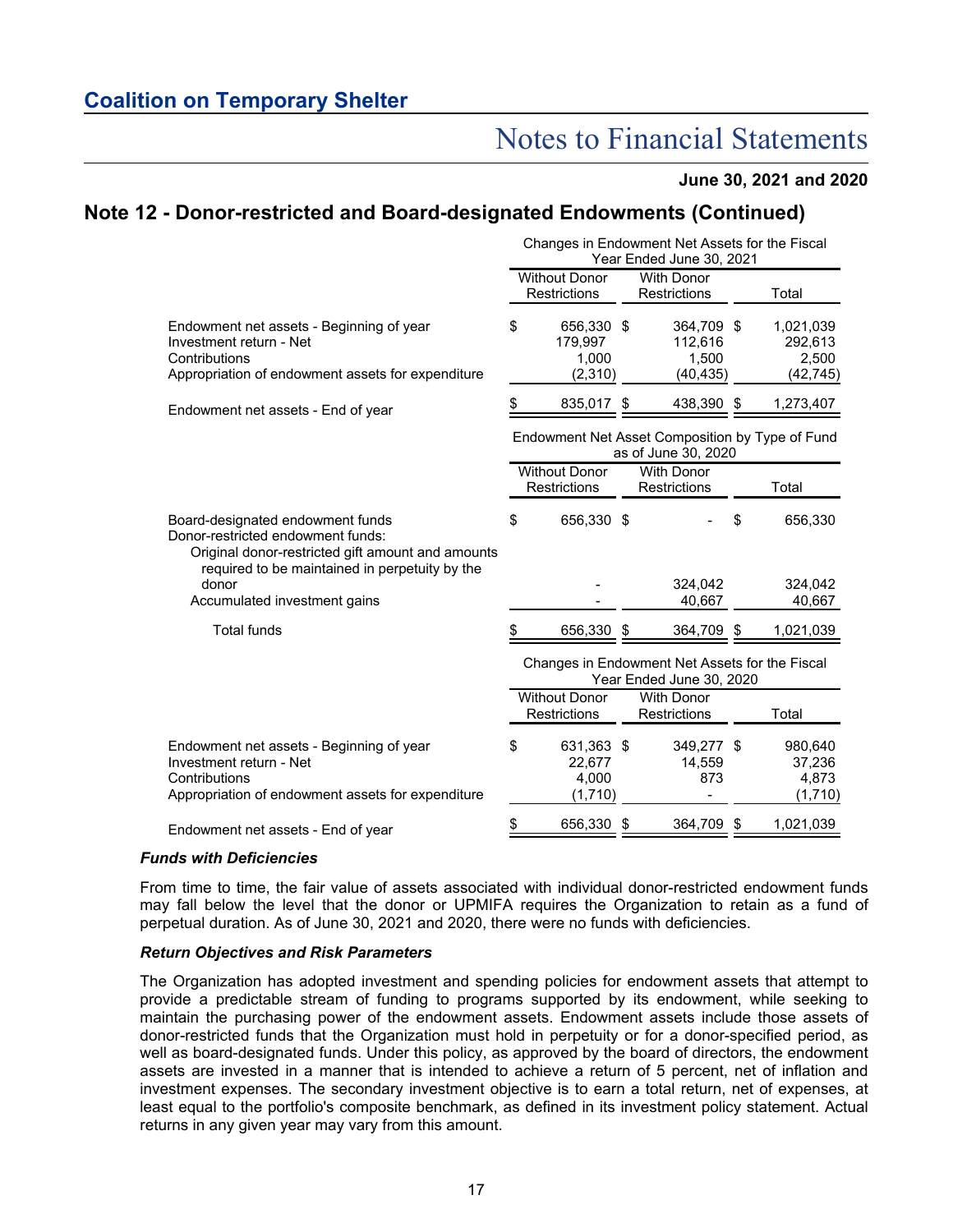### **June 30, 2021 and 2020**

### **Note 12 - Donor-restricted and Board-designated Endowments (Continued)**

### *Strategies Employed for Achieving Objectives*

To satisfy its long-term rate-of-return objectives, the Organization relies on a total return strategy in which investment returns are achieved through both capital appreciation (realized and unrealized) and current yield (interest and dividends). The Organization targets a diversified asset allocation that places a greater emphasis on equity-based investments to achieve its long-term return objectives within prudent risk constraints. The following alternatives are not to be included in the portfolio: real estate (except in common stocks or convertible securities issued by companies that invest in real estate or interests therein or real estate investment trusts), venture capital, illiquid partnerships, tangible assets, options, futures, short selling, margin, and securities lending.

### *Spending Policy and How the Investment Objectives Relate to Spending Policy*

The Organization has a policy that includes the option of appropriating for distribution each year 5 percent of the value of the endowment fund using a 20-quarter rolling average with the last quarter ending on the last day of the first quarter of the calendar year, which will be considered income and may be used for the upcoming fiscal year to fund operating expenses or programs. On an annual basis, the board of directors will determine with a majority vote whether to distribute all or a portion of the income to the General Fund of the Organization.

### **Note 13 - Fair Value Measurements**

Accounting standards require certain assets and liabilities be reported at fair value in the financial statements and provide a framework for establishing that fair value. The framework for determining fair value is based on a hierarchy that prioritizes the inputs and valuation techniques used to measure fair value.

Fair values determined by Level 1 inputs use quoted prices in active markets for identical assets that the Organization has the ability to access.

Fair values determined by Level 2 inputs use other inputs that are observable, either directly or indirectly. These Level 2 inputs include quoted prices for similar assets in active markets and other inputs, such as interest rates and yield curves, that are observable at commonly quoted intervals.

Level 3 inputs are unobservable inputs, including inputs that are available in situations where there is little, if any, market activity for the related asset. These Level 3 fair value measurements are based primarily on management's own estimates using pricing models, discounted cash flow methodologies, or similar techniques taking into account the characteristics of the asset.

In instances where inputs used to measure fair value fall into different levels in the above fair value hierarchy, fair value measurements in their entirety are categorized based on the lowest level input that is significant to the valuation. The Organization's assessment of the significance of particular inputs to these fair value measurements requires judgment and considers factors specific to each asset.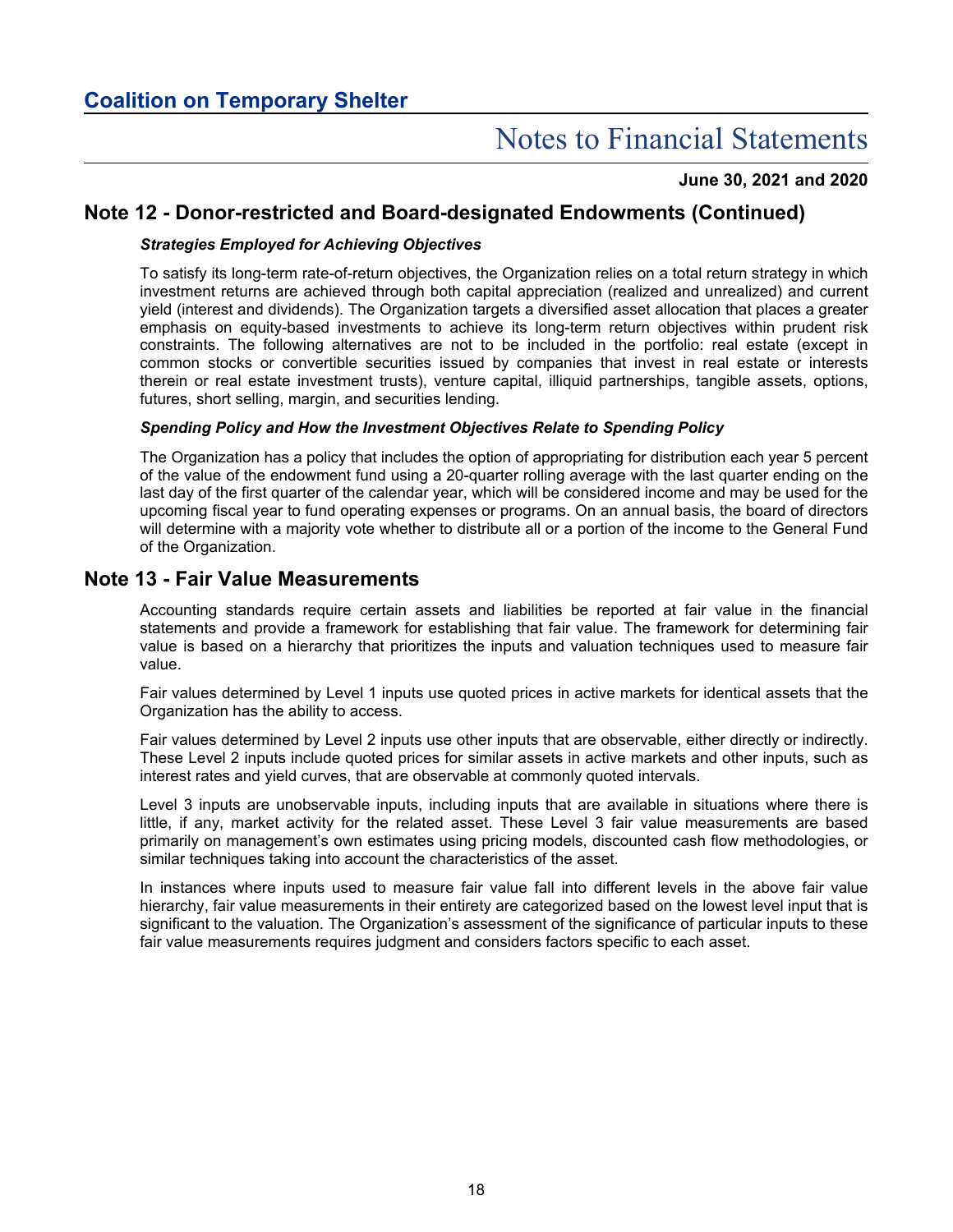### **June 30, 2021 and 2020**

### **Note 13 - Fair Value Measurements (Continued)**

The following tables present information about the Organization's assets measured at fair value on a recurring basis at June 30, 2021 and 2020 and the valuation techniques used by the Organization to determine those fair values:

|                                                                                     | Assets Measured at Fair Value on a Recurring Basis<br>at June 30, 2021 |                                                                                   |      |                                                        |    |                             |
|-------------------------------------------------------------------------------------|------------------------------------------------------------------------|-----------------------------------------------------------------------------------|------|--------------------------------------------------------|----|-----------------------------|
|                                                                                     |                                                                        | Quoted Prices in<br><b>Active Markets</b><br>for Identical<br>Assets<br>(Level 1) |      | Significant Other<br>Observable<br>Inputs<br>(Level 2) |    | Balance at<br>June 30, 2021 |
| Endowment investments:<br>Corporate bonds - Fixed income<br>Equities - Common stock | \$                                                                     | 318,311 \$<br>943,307                                                             |      |                                                        | \$ | 318,311<br>943,307          |
| Total endowment investments                                                         |                                                                        | 1,261,618                                                                         |      |                                                        |    | 1,261,618                   |
| Investments - Certificates of deposit                                               |                                                                        |                                                                                   |      | 4,774,293                                              |    | 4,774,293                   |
| <b>Total assets</b>                                                                 | \$                                                                     | 1,261,618                                                                         | - \$ | 4,774,293                                              | \$ | 6,035,911                   |
|                                                                                     | Assets Measured at Fair Value on a Recurring Basis<br>at June 30, 2020 |                                                                                   |      |                                                        |    |                             |
|                                                                                     |                                                                        |                                                                                   |      |                                                        |    |                             |
|                                                                                     |                                                                        | Quoted Prices in<br><b>Active Markets</b><br>for Identical<br>Assets<br>(Level 1) |      | Significant Other<br>Observable<br>Inputs<br>(Level 2) |    | Balance at<br>June 30, 2020 |
| Endowment investments:<br>Corporate bonds - Fixed income<br>Equities - Common stock | \$                                                                     | 310,720 \$<br>686,472                                                             |      |                                                        | \$ | 310,720<br>686,472          |
| Total endowment investments                                                         |                                                                        | 997,192                                                                           |      |                                                        |    | 997,192                     |
| Investments - Certificates of deposit                                               |                                                                        |                                                                                   |      | 1,263,850                                              |    | 1,263,850                   |

Excluded from the tables above at June 30, 2021 and 2020 are endowments balances totaling \$11,789 and \$23,847 and investment balances of \$0 and \$255,162, respectively, which consist of certificates of deposit with two banks that are recognized on the balance sheet at carrying value. Additionally, excluded from the table are cash and cash equivalents including a money market account and deposits totaling \$1,098,078 and \$4,625,315 at June 30, 2021 and 2020, respectively, which are included in the investments balance on the balance sheet.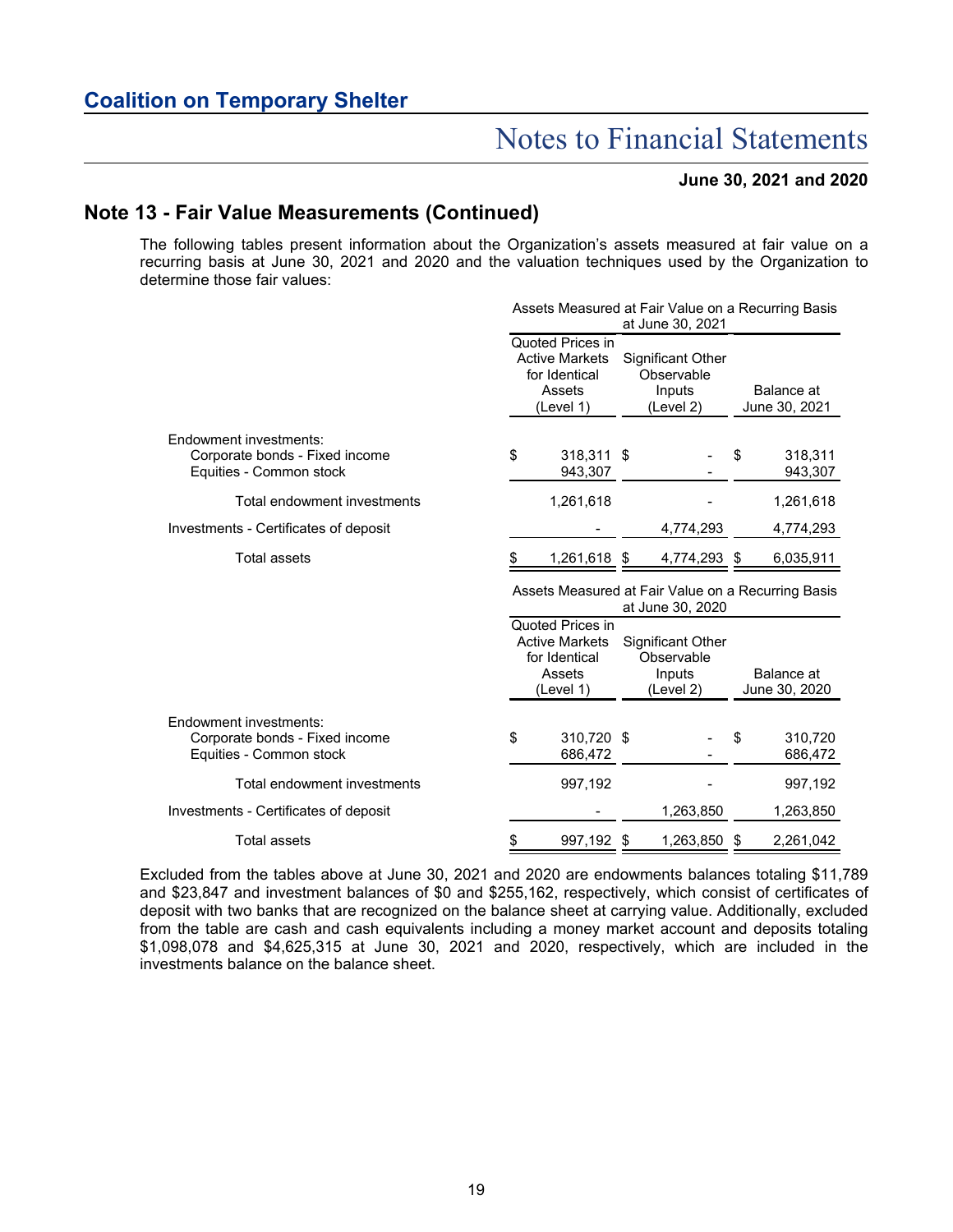### Notes to Financial Statements

**June 30, 2021 and 2020**

### **Note 14 - Net Assets with Donor Restrictions**

Net assets with donor restrictions consist of the following as of June 30:

|                                                       | 2021             | 2020      |
|-------------------------------------------------------|------------------|-----------|
| Subject to expenditures for a specified purpose:      |                  |           |
| Accumulated earnings and gains on endowment           | \$<br>114,348 \$ | 40,667    |
| Capital projects                                      |                  | 200,000   |
| Passport to self-sufficiency                          | 461,162          | 278,206   |
| Youth activities                                      | 365,307          | 10,000    |
| Other                                                 | 197.361          | 80,813    |
| Total subject to expenditures for a specified purpose | 1,138,178        | 609,686   |
| Subject to the passage of time                        |                  | 211,000   |
| Endowments with purpose restrictions                  | 324.042          | 324,042   |
| Total net assets with donor restrictions              | \$<br>1.462.220  | 1,144,728 |

Net assets released from net assets with donor restrictions are as follows:

|                                                                                                                                                                    | 2021                                                       | 2020                          |
|--------------------------------------------------------------------------------------------------------------------------------------------------------------------|------------------------------------------------------------|-------------------------------|
| Purpose restrictions accomplished:<br>Accumulated earnings and gains on endowment<br>Capital projects<br>Passport to self-sufficiency<br>Youth activities<br>Other | \$<br>40.435 \$<br>200.000<br>557,031<br>53,960<br>237,068 | 200,000<br>334,039<br>111,415 |
| Total purpose restrictions accomplished                                                                                                                            | 1.088.494                                                  | 645.454                       |
| Time restrictions expired                                                                                                                                          | 211,000                                                    | 550,000                       |
| Total                                                                                                                                                              | 1,299,494                                                  | 1,195,454                     |

### **Note 15 - Related Party Transactions**

### *COTS LDHA*

The Organization purchased an apartment complex in July 2000, which was converted into permanent supportive housing. The property was sold to COTS LDHA, of which COTS DC is the general partner, in exchange for a non-interest-bearing note receivable in the amount of \$600,000.

At June 30, 2021 and 2020, the Organization has outstanding loans receivable from COTS LDHA related to the renovation of the housing project in the amount of approximately \$1,750,000, which includes the note receivable mentioned above. The loan receivables amount matures during 2025 and is non-interest bearing. Loans receivable are reported at the original issue amount less principal repaid. The Organization considers a financing loan receivable to be impaired when, based upon current information and events, it believes it is probable that the Organization will be unable to collect all amounts due according to the contractual terms of the loan agreement. The Organization does not have any loans considered to be impaired or uncollectible as of June 30, 2021 and 2020; thus, no provision for doubtful accounts has been recorded.

COTS LDHA leases space to the Organization for permanent supportive housing. Lease expenses totaled \$132,963 and \$50,439 in 2021 and 2020, respectively.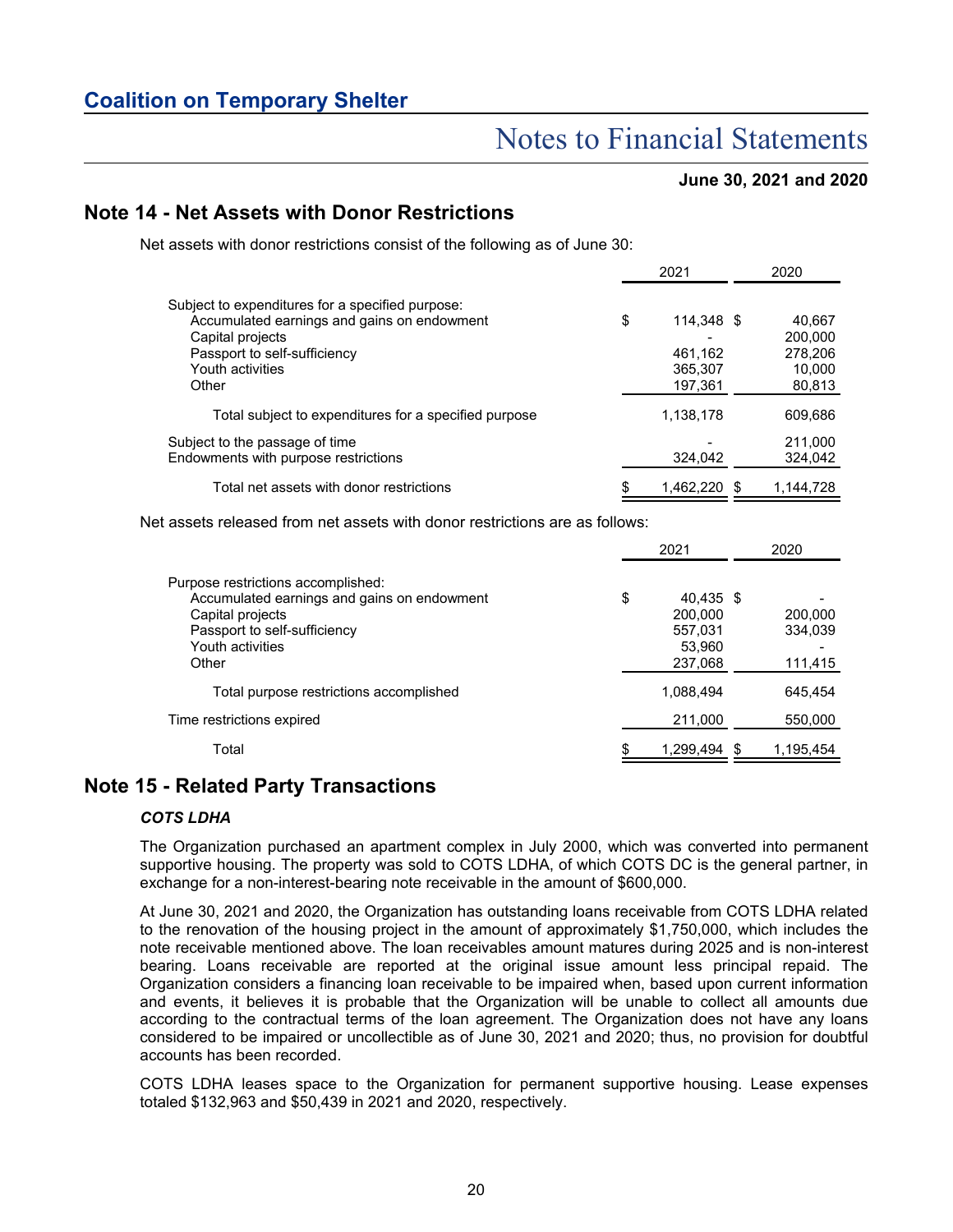**June 30, 2021 and 2020**

### **Note 15 - Related Party Transactions (Continued)**

### *MNH Corporation*

Under the articles of incorporation of MNH Corporation, COTS annually receives a percentage of the MNH Corporation surplus cash. During 2021 and 2020, MNH Corporation contributions of excess cash to the Organization totaled approximately \$1,600,000 and \$1,400,000, respectively.

### *Peterboro Arms LDHA*

During 2019, the Organization sold an apartment complex to Peterboro Arms LDHA, of which PAGP is the general partner, for the development of affordable housing. The sale was accomplished through the issuance of a promissory note in the amount of \$1,805,000, maturing during 2053, with interest accrued annually at 3.02 percent. The Organization also entered into an additional promissory note with Peterboro Arms LDHA for \$1,699,361, maturing during 2048, with interest accruing annually at 3.00 percent. Loans receivable are reported at the original issue amount less principal repaid. As of June 30, 2021 and 2020, interest on the notes due to the Organization was \$298,190 and \$191,115, respectively.

The Organization paid construction-related costs on behalf Peterboro Arms LDHA, which are due on demand and bear no interest. At June 30, 2021 and 2020, \$2,038,679 and \$1,192,222, respectively, was due from Peterboro Arms LDHA.

The Organization entered into a development fee agreement with Peterboro Arms LDHA where the Organization will perform certain services related to the development of the affordable housing project mentioned above. Developer fee revenue recognized in prior periods totaled \$1,500,000. Developer fee revenue receivable as of June 30, 2021 and 2020 totaled \$1,296,266 and will be paid from future cash flows of the project in accordance with the limited partnership agreement.

Effective April 1, 2021, COTS entered into a lease with Peterboro Arms LDHA. The lease expires on March 31, 2036. The lease requires COTS to pay its portion of utilities and janitorial costs. In 2021, COTS paid \$1,124,400 to renovate the leased space into useable offices in lieu of annual rent payments. COTS capitalized these costs as part of building improvements.

Neither limited partnership mentioned above paid the Organization management or incentive fees during 2021 or 2020.

Total related party receivables as of June 30, 2021 and 2020 were as follows:

|                                                 |    | 2021         | 2020      |
|-------------------------------------------------|----|--------------|-----------|
| Construction costs due from Peterboro Arms LDHA | \$ | 2.038.679 \$ | 1.192.222 |
| Developer fee due from Peterboro Arms LDHA      |    | 1.296.266    | 1.296.266 |
| Loan receivable due from COTS LDHA LP           |    | 1.749.681    | 1.749.681 |
| Notes receivable due from Peterboro Arms LDHA   |    | 3,504,361    | 3,504,361 |
| Related party interest receivable               |    | 298.190      | 191,115   |
| Total related party receivable                  | S  | 8,887,177 \$ | 7,933,645 |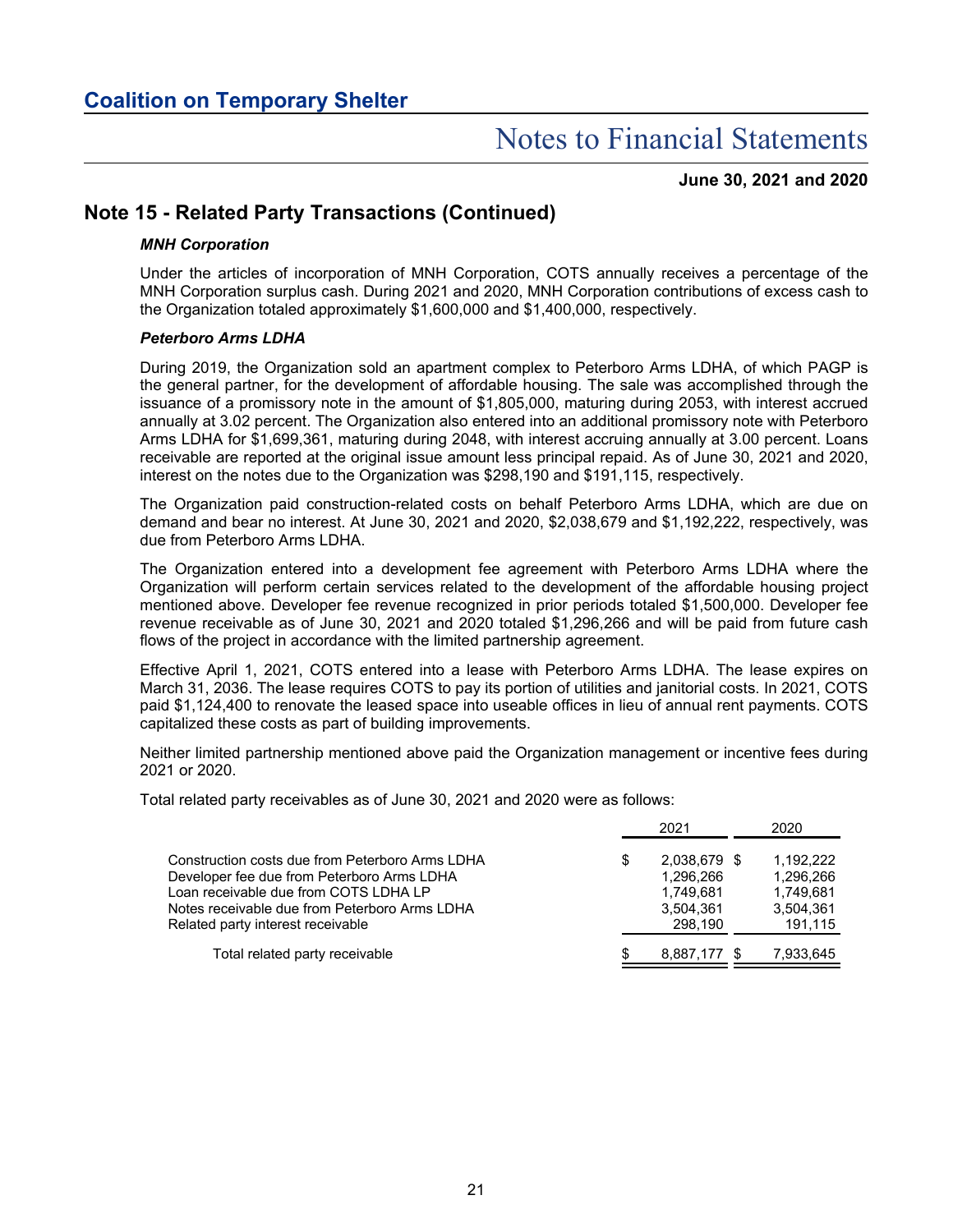### **June 30, 2021 and 2020**

### **Note 16 - Unconsolidated Affiliates and Variable Interest Entities**

COTS DC is a for-profit entity, a wholly owned subsidiary of the Organization, organized to oversee the development of an affordable housing project (see Notes 7 and 15). Construction of the project was completed, and the project commenced operations during 2005. COTS DC is guarantor of the apartment project obligations through its ownership interests in the limited partnership. COTS DC may also be obligated to repay creditors of the limited partnership under normal partnership requirements. COTS DC is the primary beneficiary of the affiliated entity, COTS LDHA, through a 0.01 percent ownership interest. COTS LDHA obtained a \$1,500,000 unconditional loan from the City of Detroit HOME Investor Rehabilitation/New Construction Loan Program, which is guaranteed by the Organization. Effective December 31, 2019, COTS was assigned the 99.99 percent limited partnership interest, representing the limited partner's entire interest. The assignment resulted in the Organization obtaining a controlling interest in COTS LDHA and COTS LDHA no longer being a variable interest entity. During the years ended June 30, 2021 and 2020, COTS DC had no activities other than those disclosed in Note 15.

PAGP is a for-profit entity and wholly owned subsidiary of the Organization, organized to oversee the development of an affordable housing apartment project, the construction of which began in 2018. PAGP is guarantor of the apartment project obligations through its ownership interest in Peterboro Arms Limited Dividend Housing Association Limited Partnership. PAGP may also be obligated to repay creditors of the limited partnership under normal partnership requirements.

Peterboro Arms LDHA was formed as a limited partnership in March 2016 to exclusively provide housing facilities for persons of low and moderate income and particularly those classified as homeless or with special needs. To this end, the partnership acquired and began operating a 56-unit affordable housing complex in Detroit, Michigan during the year ended June 30, 2021. Peterboro Arms LDHA is a VIE for which PAGP is the primary beneficiary.

In February 2015, the Organization became a managing member of MNH Development; there are three members. The Organization has a 40 percent sharing ratio in MNH Development and appoints five of the seven board of manager members. MNH Development is a limited liability company organized to be the sole member of the managing member entities for various limited liability companies and oversee the rehabilitation of certain affordable housing projects. Construction of the projects commenced during 2016. The managing member entities of each of the affordable housing projects have certain financial obligations under the operating agreements, including obligations to fund certain operating deficits should they occur and repay the investor contribution in the case of recaptured low-income housing tax credit. The managing member entities' financial obligations are irrevocably and unconditionally guaranteed by Michigan Nonprofit Housing Corporation. While the managing members still have an obligation under the operating agreements, if they are unable to fulfill their obligation, recourse is sought from the guarantee. Each of the managing member entities is the 0.01 percent managing member, and an investor member has the remaining 99.99 percent ownership interest in each of the affordable housing projects.

MNH Corporation is a not-for-profit corporation that was incorporated on July 23, 1991 for the purpose of ownership, management, and/or development of housing facilities under provisions of Section 8 of the United States Housing Act of 1937 for persons of low and moderate income. The Organization appoints all directors of MNH Corporation. During 2017, the Organization obtained control over MNH Corporation. Upon transfer of control, the Organization recorded the activity of MNH Corporation in accordance with acquisition accounting.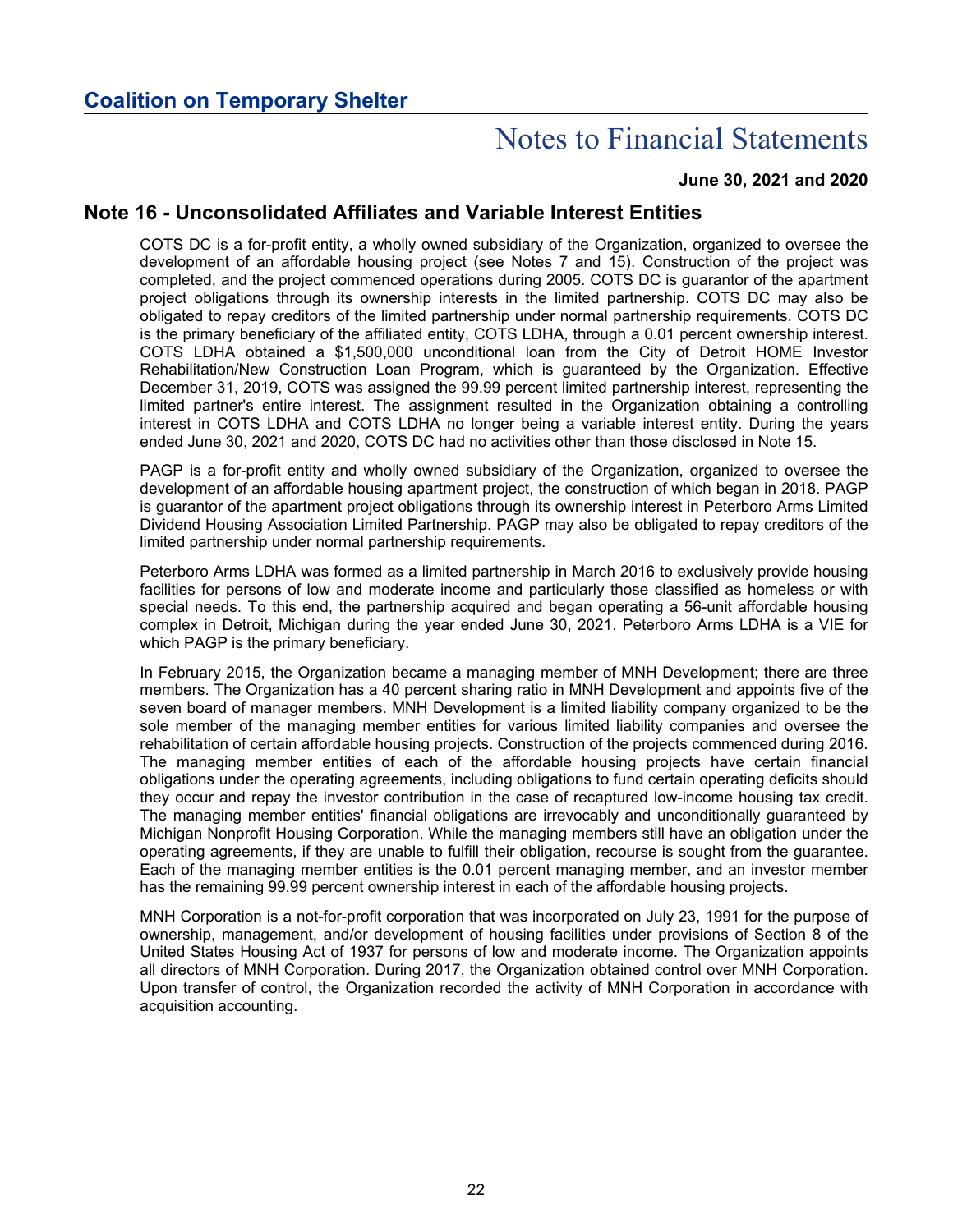### Notes to Financial Statements

### **June 30, 2021 and 2020**

### **Note 16 - Unconsolidated Affiliates and Variable Interest Entities (Continued)**

The following is summarized financial information of the affiliated entities as of and for the years ended June 30:

|                                                                                                     | 2021                                                                          |   | 2020                                                   |
|-----------------------------------------------------------------------------------------------------|-------------------------------------------------------------------------------|---|--------------------------------------------------------|
| Current assets<br>Long-term assets                                                                  | \$<br>25,916,341 \$<br>123.606.141                                            |   | 27,660,261<br>124,731,187                              |
| Total assets                                                                                        | \$<br>149,522,482 \$                                                          |   | 152,391,448                                            |
| <b>Current liabilities</b><br>Long-term liabilities                                                 | \$<br>4,094,794 \$<br>105.505.307                                             |   | 6,371,122<br>102,827,204                               |
| <b>Total liabilities</b>                                                                            | \$<br>109,600,101                                                             | S | 109,198,326                                            |
| Partner equity/Net assets                                                                           | \$<br>39,922,381                                                              | S | 43, 193, 122                                           |
| Revenue<br>Operating expenses<br>Syndication costs<br>Capital contributions<br><b>Distributions</b> | \$<br>19,072,609 \$<br>(19,015,643)<br>(52,000)<br>(1,639,183)<br>(1.636.524) |   | 17,454,523<br>(18,769,175)<br>(48, 431)<br>(1,041,410) |
| Change in net assets                                                                                | (3,270,741) \$                                                                |   | (2,404,493)                                            |

### **Note 17 - Liquidity and Availability of Resources**

The following reflects the Organization's financial assets available for general expenditures within one year of June 30, reduced by amounts that are not available due to donor restrictions or internal board of directors' designations. General expenditures are those expenditures that are budgeted to be incurred against operating revenue in the coming year as a part of operating expenses (which may include expenditures of amounts released from restrictions). Also included in general expenditures are expenditures budgeted as expected outlays for capital purchases over the fiscal year. Expenditures of board-designated resources can be considered general expenditures if expected within the next 12 months.